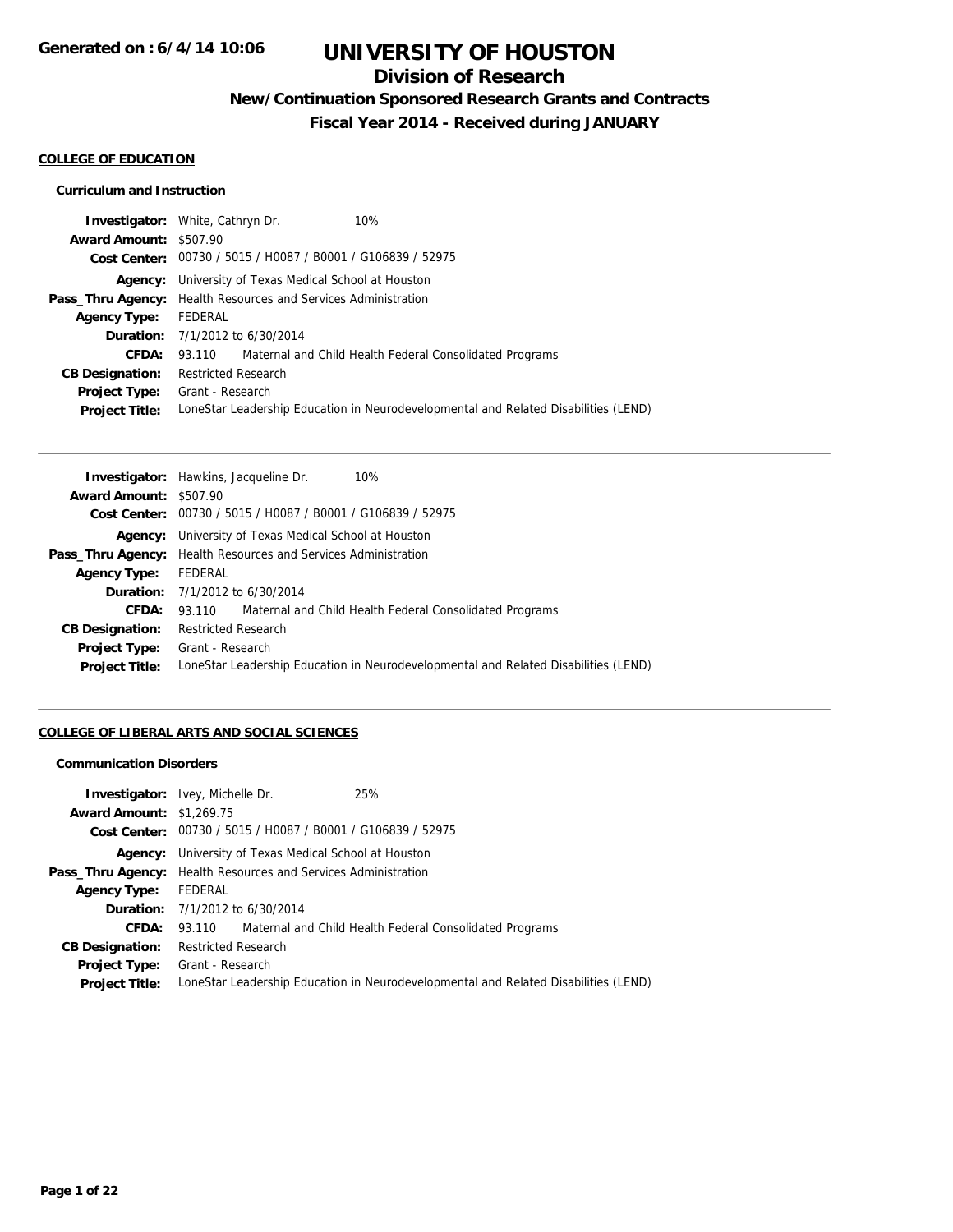## **Division of Research**

**New/Continuation Sponsored Research Grants and Contracts**

**Fiscal Year 2014 - Received during JANUARY**

#### **COLLEGE OF LIBERAL ARTS AND SOCIAL SCIENCES**

#### **Cynthia Woods Mitchell Center for the Arts**

**Investigator:** Farber, Karen Ms. 100% **Award Amount:** \$700.00 **Cost Center:** 00730 / 5021 / H0473 / B0100 / C107629 / 54462 **Agency:** New England Foundation for the Arts **Pass\_Thru Agency: Agency Type:** FOUNDATION **Duration:** 9/1/2013 to 3/1/2014 **CFDA: CB Designation:** Non Restricted Research **Project Type:** Co-Op Agreement - Research **Project Title:** Cry You One - New Orleans, November 2013 (Lacy Johnson - Travel Reimbursement)

#### **Health and Human Performance**

| 100%<br><b>Investigator:</b> Layne, Charles S. Dr.                                                   |
|------------------------------------------------------------------------------------------------------|
| <b>Award Amount: \$58,443.84</b>                                                                     |
| Cost Center: 00730 / 5043 / H0065 / B0001 / G105753 / 51656                                          |
| <b>WYLE Laboratories</b>                                                                             |
| <b>Pass_Thru Agency:</b> NASA - National Aeronautics and Space Administration - Johnson Space Center |
| FEDERAL                                                                                              |
| <b>Duration:</b> 9/1/2012 to 6/30/2014                                                               |
| Aerospace Education Services Program<br>43.001                                                       |
| <b>Restricted Research</b>                                                                           |
| Contract - Research                                                                                  |
| Enhanced Development of the Office of Scientific Data Review and Dissemination - Jamie Guined        |
|                                                                                                      |

| <b>Award Amount: \$18,000.00</b><br>Cost Center: 00730 / 5043 / H0065 / B0001 / G105754 / 51657                           |  |
|---------------------------------------------------------------------------------------------------------------------------|--|
|                                                                                                                           |  |
|                                                                                                                           |  |
| <b>Agency:</b> WYLE Laboratories                                                                                          |  |
| <b>Pass_Thru Agency:</b> NASA - National Aeronautics and Space Administration - Johnson Space Center                      |  |
| FEDERAL<br><b>Agency Type:</b>                                                                                            |  |
| <b>Duration:</b> $9/1/2012$ to $6/30/2014$                                                                                |  |
| <b>CFDA:</b> 43.001 Aerospace Education Services Program                                                                  |  |
| <b>Restricted Research</b><br><b>CB Designation:</b>                                                                      |  |
| <b>Project Type:</b> Contract - Research                                                                                  |  |
| Enhanced Development of the Office of Scientific Data Review and Dissemination - Holly Patterson<br><b>Project Title:</b> |  |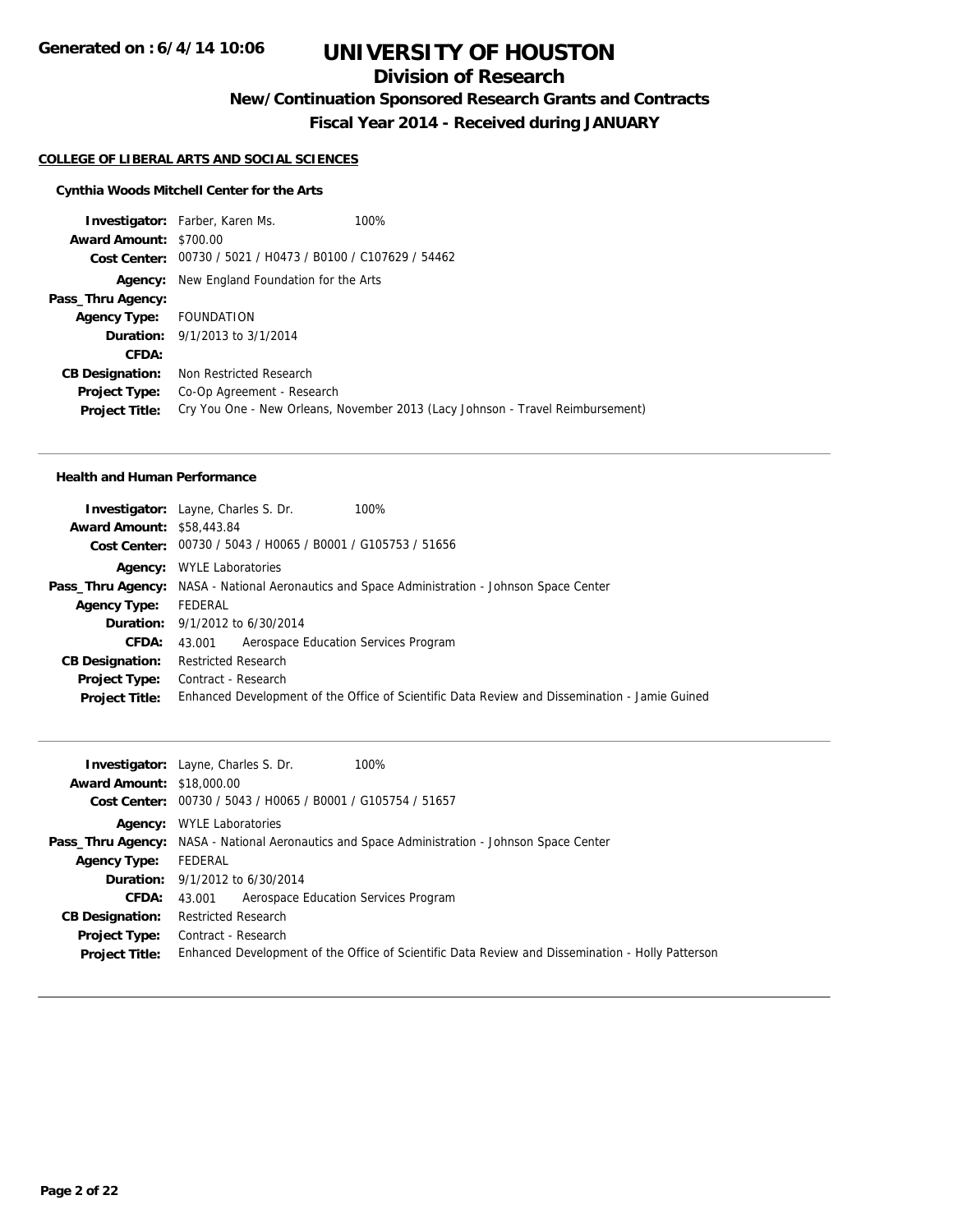## **Division of Research**

# **New/Continuation Sponsored Research Grants and Contracts**

**Fiscal Year 2014 - Received during JANUARY**

## **COLLEGE OF LIBERAL ARTS AND SOCIAL SCIENCES**

### **Psychology**

| Award Amount: \$507.90           | Investigator: Fletcher, Jack Dr.<br>10%                                                                                                                                            |  |  |  |
|----------------------------------|------------------------------------------------------------------------------------------------------------------------------------------------------------------------------------|--|--|--|
|                                  | Cost Center: 00730 / 5015 / H0087 / B0001 / G106839 / 52975                                                                                                                        |  |  |  |
|                                  | <b>Agency:</b> University of Texas Medical School at Houston                                                                                                                       |  |  |  |
| Pass_Thru Agency:                | Health Resources and Services Administration                                                                                                                                       |  |  |  |
| <b>Agency Type:</b>              | <b>FEDERAL</b>                                                                                                                                                                     |  |  |  |
| Duration:                        | 7/1/2012 to 6/30/2014                                                                                                                                                              |  |  |  |
| CFDA:                            | Maternal and Child Health Federal Consolidated Programs<br>93.110                                                                                                                  |  |  |  |
| <b>CB Designation:</b>           | <b>Restricted Research</b>                                                                                                                                                         |  |  |  |
| <b>Project Type:</b>             | Grant - Research                                                                                                                                                                   |  |  |  |
| <b>Project Title:</b>            | LoneStar Leadership Education in Neurodevelopmental and Related Disabilities (LEND)                                                                                                |  |  |  |
|                                  |                                                                                                                                                                                    |  |  |  |
|                                  | 10%<br>Investigator: Carlson, Coleen Dr.                                                                                                                                           |  |  |  |
| <b>Award Amount: \$13,938.80</b> |                                                                                                                                                                                    |  |  |  |
|                                  | Cost Center: 00730 / 5013 / H0112 / B0001 / G106063 / 52143                                                                                                                        |  |  |  |
| Agency:                          | NASA - National Aeronautics and Space Administration - Headquarters (Wash., D.C.)                                                                                                  |  |  |  |
| Pass_Thru Agency:                |                                                                                                                                                                                    |  |  |  |
| <b>Agency Type:</b>              | <b>FEDERAL</b>                                                                                                                                                                     |  |  |  |
| Duration:                        | 11/20/2012 to 11/13/2014                                                                                                                                                           |  |  |  |
| CFDA:                            | Aerospace Education Services Program<br>43.001                                                                                                                                     |  |  |  |
| <b>CB Designation:</b>           | <b>Restricted Research</b>                                                                                                                                                         |  |  |  |
| <b>Project Type:</b>             | Grant - Research                                                                                                                                                                   |  |  |  |
| <b>Project Title:</b>            | The Mars Rover Model Celebration: Enhancing Formal and Informal STEM Education in Grades 3-8 and Improving<br>Teacher Training Using the Excitement of NASA's Latest Mars Missions |  |  |  |
|                                  |                                                                                                                                                                                    |  |  |  |
|                                  | Investigator: Massman, Paul Dr.<br>100%                                                                                                                                            |  |  |  |
| <b>Award Amount: \$17,923.00</b> |                                                                                                                                                                                    |  |  |  |
|                                  | Cost Center: 00730 / 5021 / H0125 / B0100 / G107375 / 53912                                                                                                                        |  |  |  |
| Agency:                          | The Methodist Hospital                                                                                                                                                             |  |  |  |
| Pass_Thru Agency:                |                                                                                                                                                                                    |  |  |  |
| <b>Agency Type:</b>              | <b>NON PROFIT</b>                                                                                                                                                                  |  |  |  |
| Duration:                        | 9/1/2013 to 8/31/2014                                                                                                                                                              |  |  |  |
| <b>CFDA:</b>                     |                                                                                                                                                                                    |  |  |  |
| <b>CB Designation:</b>           | Non Restricted Research                                                                                                                                                            |  |  |  |
| Project Type:                    | Grant - Research                                                                                                                                                                   |  |  |  |
| <b>Project Title:</b>            | Clinical Neuropsychology Training-The Methodist Hospital-Dulay/Podell- Student: Alex Alverson                                                                                      |  |  |  |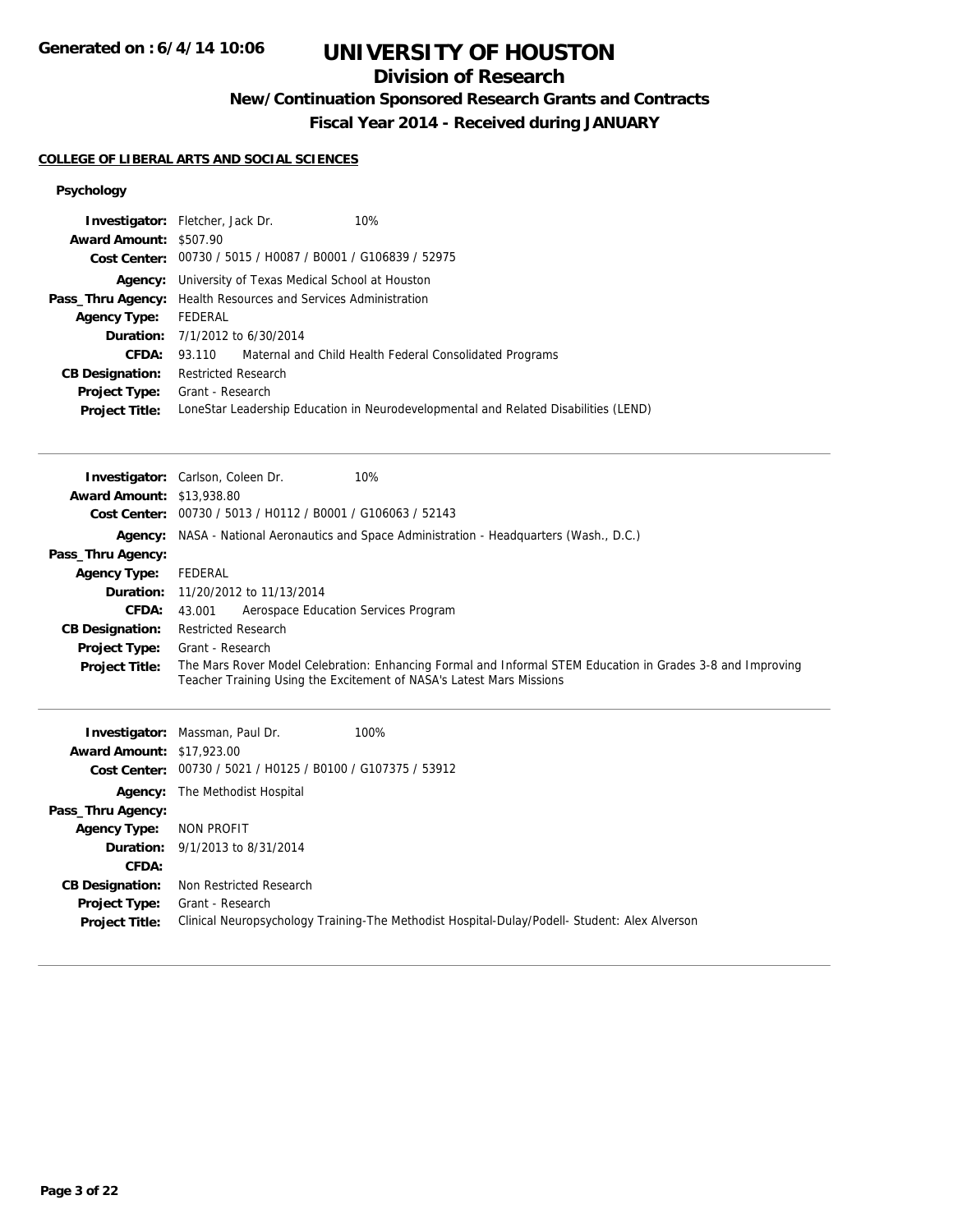## **Division of Research**

## **New/Continuation Sponsored Research Grants and Contracts**

**Fiscal Year 2014 - Received during JANUARY**

#### **COLLEGE OF LIBERAL ARTS AND SOCIAL SCIENCES**

#### **Psychology**

**Investigator:** Massman, Paul Dr. 100% **Award Amount:** \$19,559.00 **Cost Center:** 00730 / 5021 / H0125 / B0100 / G107386 / 53911 **Agency:** The Methodist Hospital **Pass\_Thru Agency: Agency Type:** NON PROFIT **Duration:** 9/1/2013 to 8/31/2014 **CFDA: CB Designation:** Non Restricted Research **Project Type:** Grant - Research **Project Title:** Clinical Neuropsychology Training-The Methodist Hospital-Dulay/Podell-Student: V.Williams

#### **COLLEGE OF NATURAL SCIENCES AND MATHEMATICS**

#### **Biology/Biochemistry**

|                                  | <b>Investigator:</b> Fox, George E. Dr.                     | 50%                                                                                                                 |
|----------------------------------|-------------------------------------------------------------|---------------------------------------------------------------------------------------------------------------------|
| <b>Award Amount: \$25,000.00</b> |                                                             |                                                                                                                     |
|                                  | Cost Center: 00730 / 5015 / H0104 / B0001 / G103062 / 47984 |                                                                                                                     |
|                                  | <b>Agency:</b> Texas Southern University                    |                                                                                                                     |
|                                  |                                                             | Pass_Thru Agency: NASA - National Aeronautics and Space Administration - Office of Biological and Physical Research |
| <b>Agency Type:</b>              | FEDERAL                                                     |                                                                                                                     |
|                                  | <b>Duration:</b> 10/1/2010 to 9/30/2014                     |                                                                                                                     |
| CFDA:                            | 12.431 Basic Scientific Research                            |                                                                                                                     |
| <b>CB Designation:</b>           | Restricted Research                                         |                                                                                                                     |
| <b>Project Type:</b>             | Grant - Research                                            |                                                                                                                     |
| <b>Project Title:</b>            |                                                             | Control and Investigation of Microbes in the Space Environment                                                      |

|                                  | <b>Investigator:</b> Briggs, James M. Dr.<br>50%                                                                    |
|----------------------------------|---------------------------------------------------------------------------------------------------------------------|
| <b>Award Amount: \$25,000.00</b> |                                                                                                                     |
|                                  | Cost Center: 00730 / 5015 / H0104 / B0001 / G103062 / 47984                                                         |
|                                  | <b>Agency:</b> Texas Southern University                                                                            |
|                                  | Pass_Thru Agency: NASA - National Aeronautics and Space Administration - Office of Biological and Physical Research |
| <b>Agency Type:</b>              | FEDERAL                                                                                                             |
|                                  | <b>Duration:</b> 10/1/2010 to 9/30/2014                                                                             |
| <b>CFDA:</b>                     | 12.431 Basic Scientific Research                                                                                    |
| <b>CB Designation:</b>           | <b>Restricted Research</b>                                                                                          |
| <b>Project Type:</b>             | Grant - Research                                                                                                    |
| <b>Project Title:</b>            | Control and Investigation of Microbes in the Space Environment                                                      |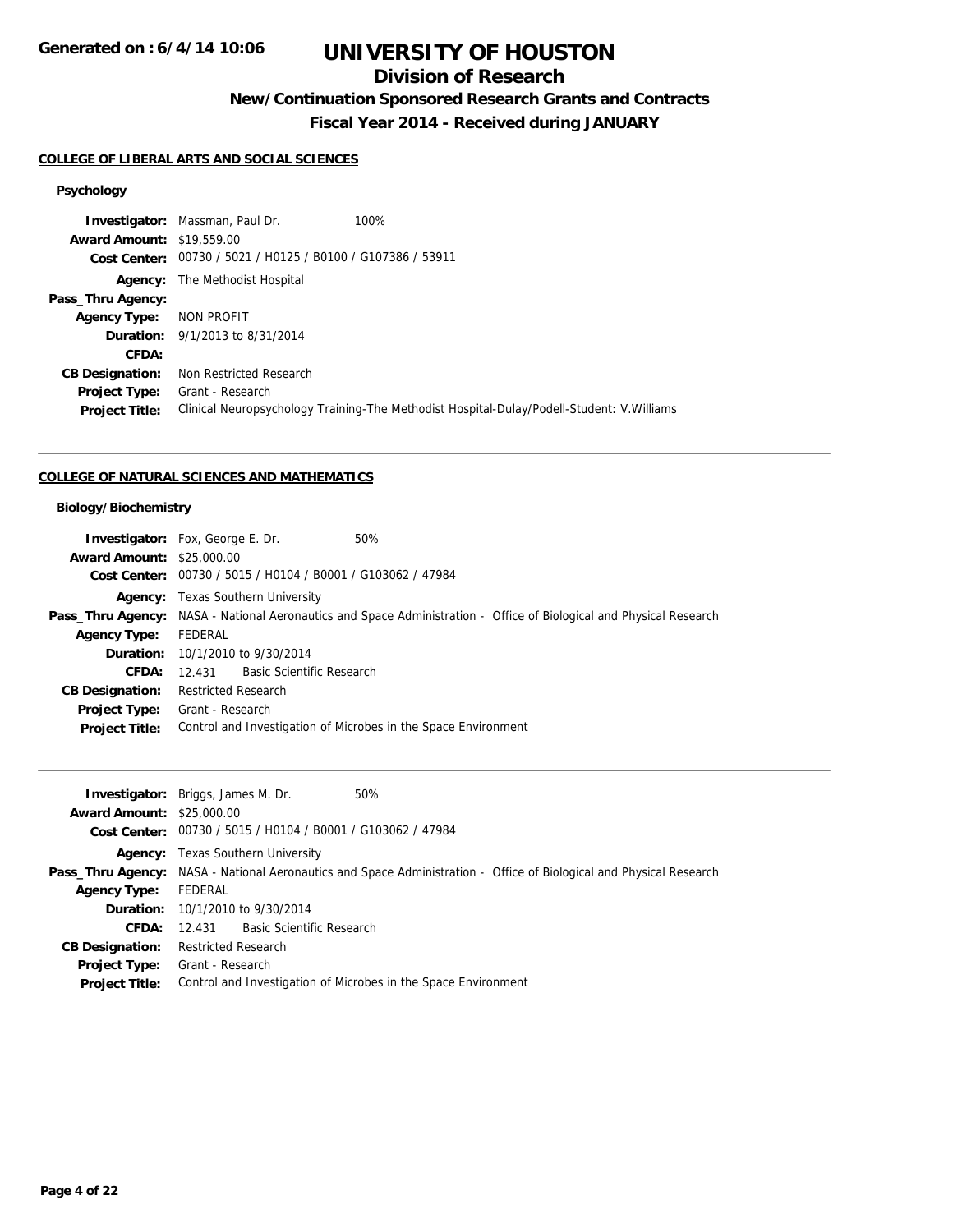## **Division of Research**

**New/Continuation Sponsored Research Grants and Contracts**

**Fiscal Year 2014 - Received during JANUARY**

### **COLLEGE OF NATURAL SCIENCES AND MATHEMATICS**

### **Biology/Biochemistry**

| <b>Investigator:</b> Schwartz, Robert Dr.                              |                            |                                                | 70%                                                                            |
|------------------------------------------------------------------------|----------------------------|------------------------------------------------|--------------------------------------------------------------------------------|
| <b>Award Amount: \$187,604.20</b>                                      |                            |                                                |                                                                                |
|                                                                        |                            |                                                | Cost Center: 00730 / 5013 / H0104 / B0001 / C107278 / 54516                    |
| Agency:                                                                |                            | Center for the Advancement of Science in Space |                                                                                |
| <b>Pass_Thru Agency:</b> NASA Office of Education Integration Division |                            |                                                |                                                                                |
| <b>Agency Type:</b>                                                    | FEDERAL                    |                                                |                                                                                |
|                                                                        |                            | <b>Duration:</b> 12/20/2013 to 12/31/2015      |                                                                                |
| <b>CFDA:</b>                                                           | 43.007                     | Space Operations                               |                                                                                |
| <b>CB Designation:</b>                                                 | <b>Restricted Research</b> |                                                |                                                                                |
| <b>Project Type:</b>                                                   | Grant - Research           |                                                |                                                                                |
| <b>Project Title:</b>                                                  |                            |                                                | Generation of Mesendoderm Stem Cell Progenitors in the ISS-National Laboratory |
|                                                                        |                            |                                                |                                                                                |

| <b>Investigator:</b> Garbey, Marc Dr. |                                                             |             | 25% |
|---------------------------------------|-------------------------------------------------------------|-------------|-----|
| <b>Award Amount: \$14,404.25</b>      |                                                             |             |     |
|                                       | Cost Center: 00730 / 5013 / H0104 / B0001 / G105100 / 52419 |             |     |
|                                       | <b>Agency:</b> University of Georgia                        |             |     |
|                                       | Pass_Thru Agency: National Science Foundation               |             |     |
| <b>Agency Type:</b>                   | FEDERAL                                                     |             |     |
|                                       | <b>Duration:</b> 12/1/2012 to 10/30/2014                    |             |     |
| CFDA:                                 | 47.050                                                      | Geosciences |     |
| <b>CB Designation:</b>                | <b>Restricted Research</b>                                  |             |     |
| <b>Project Type:</b>                  | Grant - Research                                            |             |     |
| <b>Project Title:</b>                 | LTER: Georgia Coastal Ecosystems-III                        |             |     |

| <b>Award Amount: \$21,606.38</b> | <b>Investigator:</b> Pennings, Steve Dr.                                                            | 37.5% |  |
|----------------------------------|-----------------------------------------------------------------------------------------------------|-------|--|
|                                  | Cost Center: 00730 / 5013 / H0104 / B0001 / G105100 / 52419<br><b>Agency:</b> University of Georgia |       |  |
| Pass_Thru Agency:                | <b>National Science Foundation</b>                                                                  |       |  |
| <b>Agency Type:</b>              | FFDFRAI                                                                                             |       |  |
|                                  | <b>Duration:</b> 12/1/2012 to 10/30/2014                                                            |       |  |
| CFDA:                            | Geosciences<br>47.050                                                                               |       |  |
| <b>CB Designation:</b>           | Restricted Research                                                                                 |       |  |
| <b>Project Type:</b>             | Grant - Research                                                                                    |       |  |
| <b>Project Title:</b>            | LTER: Georgia Coastal Ecosystems-III                                                                |       |  |
|                                  |                                                                                                     |       |  |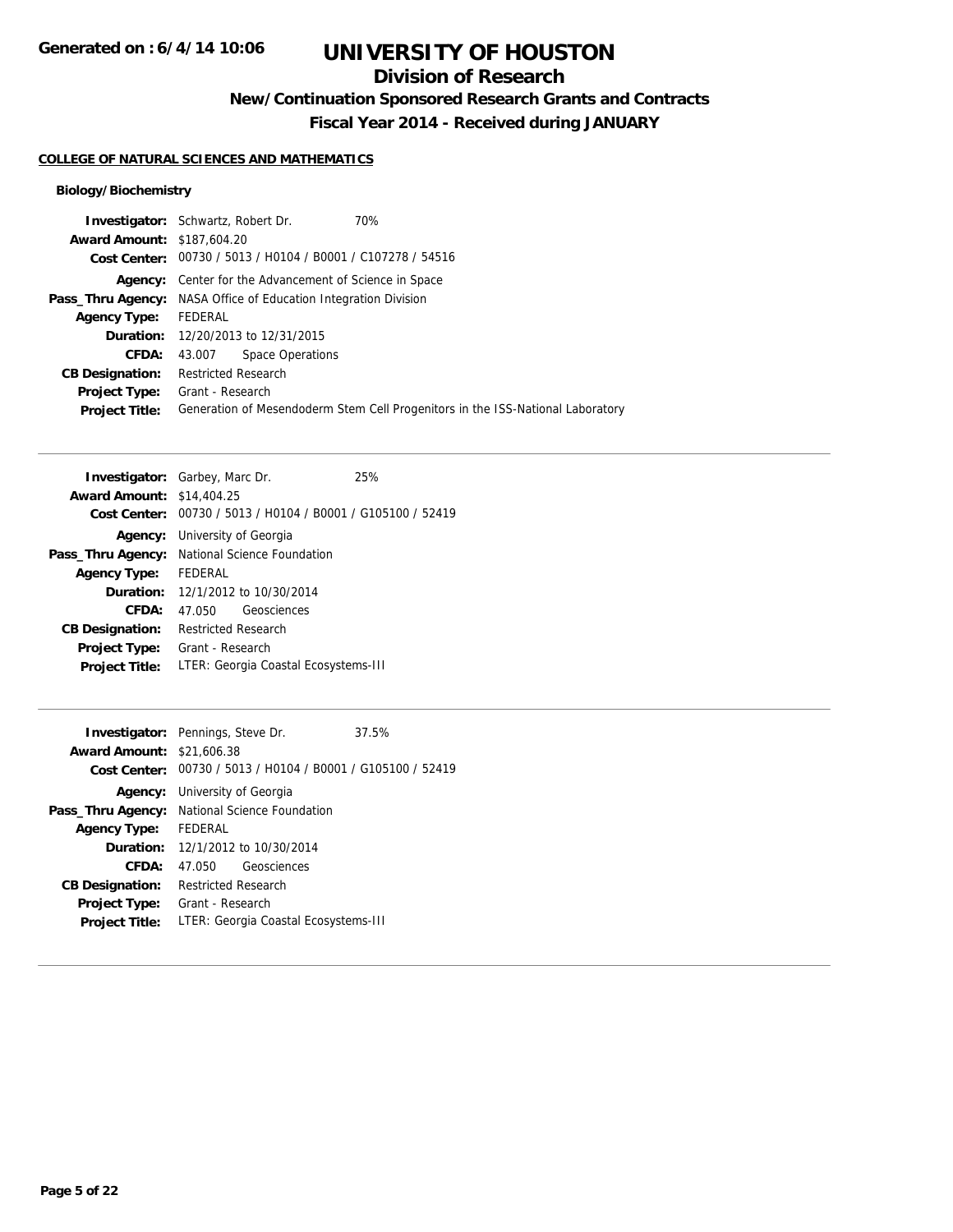## **Division of Research**

**New/Continuation Sponsored Research Grants and Contracts**

**Fiscal Year 2014 - Received during JANUARY**

### **COLLEGE OF NATURAL SCIENCES AND MATHEMATICS**

### **Biology/Biochemistry**

| <b>Investigator:</b> Liu, Yu Dr. | 100%                                                                          |  |
|----------------------------------|-------------------------------------------------------------------------------|--|
| <b>Award Amount: \$77,000.00</b> |                                                                               |  |
|                                  | Cost Center: 00730 / 5021 / H0104 / B0001 / G102017 / 47963                   |  |
|                                  | <b>Agency:</b> American Heart Association - National Center                   |  |
| Pass_Thru Agency:                |                                                                               |  |
| Agency Type: NON PROFIT          |                                                                               |  |
|                                  | <b>Duration:</b> 1/1/2011 to 12/31/2014                                       |  |
| CFDA:                            |                                                                               |  |
| <b>CB Designation:</b>           | <b>Restricted Research</b>                                                    |  |
| <b>Project Type:</b>             | Grant - Research                                                              |  |
| <b>Project Title:</b>            | Mutual interactive factors beta-catenin and Oct4 regulate Mesp1 transcription |  |

#### **Chemistry**

|                                         | <b>Investigator:</b> Meen, James Dr.                        | 30%                                                                           |  |
|-----------------------------------------|-------------------------------------------------------------|-------------------------------------------------------------------------------|--|
| <b>Award Amount: \$10,806.00</b>        |                                                             |                                                                               |  |
|                                         | Cost Center: 00730 / 5043 / H0452 / B0001 / G106026 / 52087 |                                                                               |  |
| Agency:                                 | Clarkson Aerospace Corporation                              |                                                                               |  |
| <b>Pass_Thru Agency:</b> U.S. Air Force |                                                             |                                                                               |  |
| Agency Type: FEDERAL                    |                                                             |                                                                               |  |
|                                         | <b>Duration:</b> 10/1/2012 to 2/28/2014                     |                                                                               |  |
| CFDA:                                   | 12.800 Air Force Defense Research Sciences Program          |                                                                               |  |
| <b>CB Designation:</b>                  | <b>Restricted Research</b>                                  |                                                                               |  |
| <b>Project Type:</b>                    | Contract - Research                                         |                                                                               |  |
| <b>Project Title:</b>                   |                                                             | Minority Leaders Program, Materials and Manufacturing Nanotechnology Research |  |
|                                         |                                                             |                                                                               |  |

### **Computer Science**

| <b>Award Amount: \$74,873,00</b> | 100%<br><b>Investigator:</b> Garbey, Marc Dr.                                            |
|----------------------------------|------------------------------------------------------------------------------------------|
|                                  | Cost Center: 00730 / 5013 / H0108 / B0001 / G101525 / 47059                              |
|                                  | Agency: U.S. Department of Education                                                     |
| Pass_Thru Agency:                |                                                                                          |
| <b>Agency Type:</b>              | FEDERAL                                                                                  |
|                                  | <b>Duration:</b> 9/1/2010 to 3/31/2014                                                   |
| <b>CFDA:</b>                     | Fund for the Improvement of Postsecondary Education<br>84.116                            |
| <b>CB Designation:</b>           | Non Restricted Research                                                                  |
| <b>Project Type:</b>             | Grant - Research                                                                         |
| <b>Project Title:</b>            | International Dual Master Degree in Computing, Robotics and Imaging for Surgery Platform |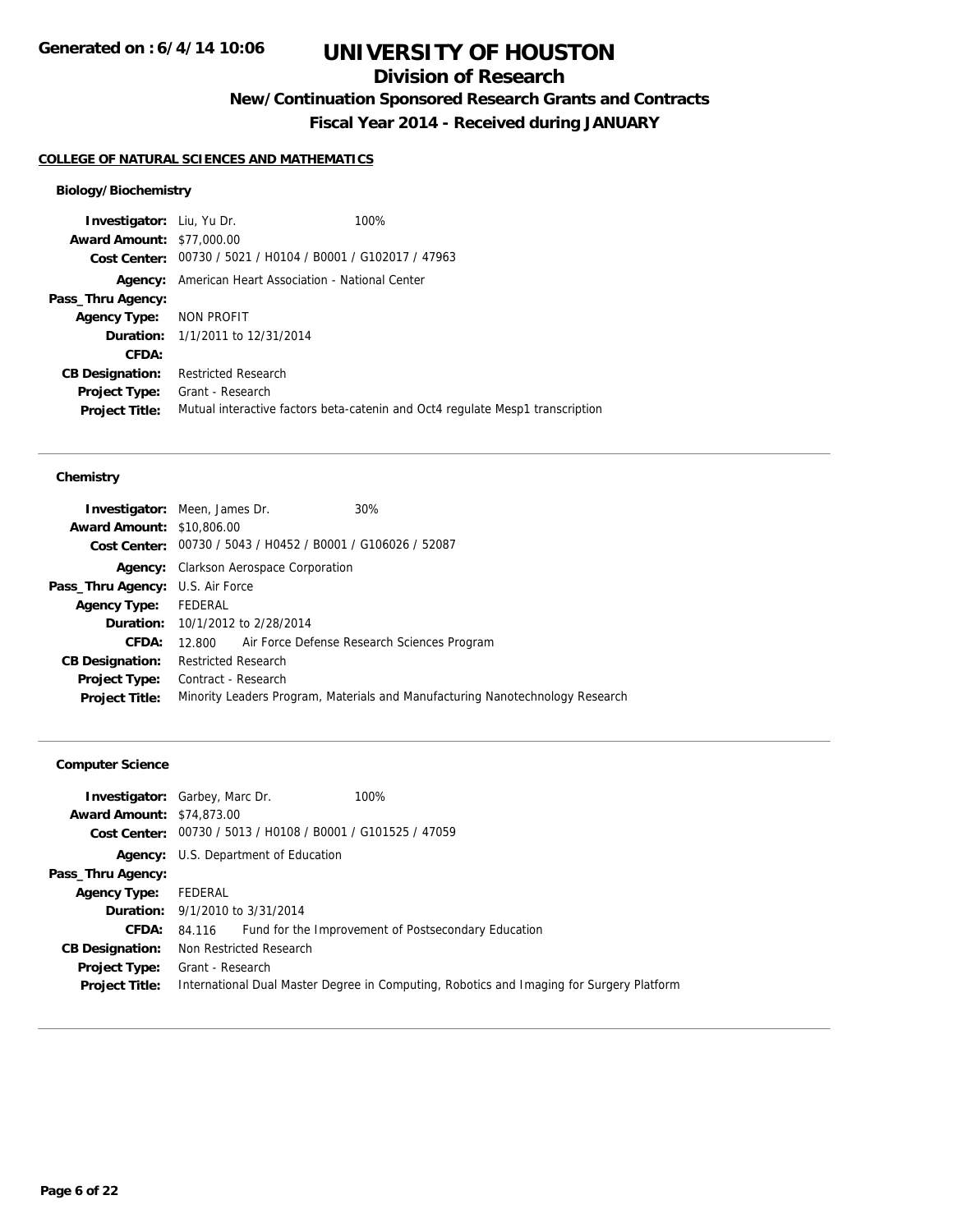## **Division of Research**

## **New/Continuation Sponsored Research Grants and Contracts**

**Fiscal Year 2014 - Received during JANUARY**

#### **COLLEGE OF NATURAL SCIENCES AND MATHEMATICS**

### **Earth & Atmospheric Sciences**

|                                 | <b>Investigator:</b> Flynn, James Dr.                       | 25%                                                                          |
|---------------------------------|-------------------------------------------------------------|------------------------------------------------------------------------------|
| <b>Award Amount: \$6,250.00</b> |                                                             |                                                                              |
|                                 | Cost Center: 00730 / 5021 / H0429 / B0001 / G107772 / 54514 |                                                                              |
| Agency:                         | Houston Advanced Research Center                            |                                                                              |
| Pass_Thru Agency:               |                                                             |                                                                              |
| <b>Agency Type:</b>             | NON PROFIT                                                  |                                                                              |
|                                 | <b>Duration:</b> 1/1/2014 to 8/31/2014                      |                                                                              |
| CFDA:                           |                                                             |                                                                              |
| <b>CB Designation:</b>          | <b>Restricted Research</b>                                  |                                                                              |
| <b>Project Type:</b>            | Grant - Research                                            |                                                                              |
| <b>Project Title:</b>           |                                                             | Measurements of HCHO and HONO in support of the 2014 Uinta Basin Ozone Study |

|                                  | <b>Investigator:</b> Hall, Stuart A. Dr.       | 100%                                                                                       |
|----------------------------------|------------------------------------------------|--------------------------------------------------------------------------------------------|
| <b>Award Amount: \$30,812,00</b> |                                                |                                                                                            |
| <b>Cost Center:</b>              | 00730 / 5022 / H0109 / B0001 / C107729 / 54469 |                                                                                            |
|                                  | <b>Agency: ConocoPhillips</b>                  |                                                                                            |
| Pass_Thru Agency:                |                                                |                                                                                            |
| <b>Agency Type:</b>              | PROFIT                                         |                                                                                            |
|                                  | <b>Duration:</b> 9/1/2013 to 12/31/2014        |                                                                                            |
| CFDA:                            |                                                |                                                                                            |
| <b>CB Designation:</b>           | <b>Restricted Research</b>                     |                                                                                            |
| <b>Project Type:</b>             | Grant - Research                               |                                                                                            |
| <b>Project Title:</b>            |                                                | Re-Evaluation of the Jurassic-Cretaceous Breakup and Evolution of SE Africa and Antarctica |

|                                 | <b>Investigator:</b> Lefer, Barry Dr.                       | 25%                                                                          |
|---------------------------------|-------------------------------------------------------------|------------------------------------------------------------------------------|
| <b>Award Amount: \$6,250.00</b> |                                                             |                                                                              |
|                                 | Cost Center: 00730 / 5021 / H0429 / B0001 / G107772 / 54514 |                                                                              |
| Agency:                         | Houston Advanced Research Center                            |                                                                              |
| Pass_Thru Agency:               |                                                             |                                                                              |
| <b>Agency Type: NON PROFIT</b>  |                                                             |                                                                              |
|                                 | <b>Duration:</b> 1/1/2014 to 8/31/2014                      |                                                                              |
| CFDA:                           |                                                             |                                                                              |
| <b>CB Designation:</b>          | <b>Restricted Research</b>                                  |                                                                              |
| <b>Project Type:</b>            | Grant - Research                                            |                                                                              |
| <b>Project Title:</b>           |                                                             | Measurements of HCHO and HONO in support of the 2014 Uinta Basin Ozone Study |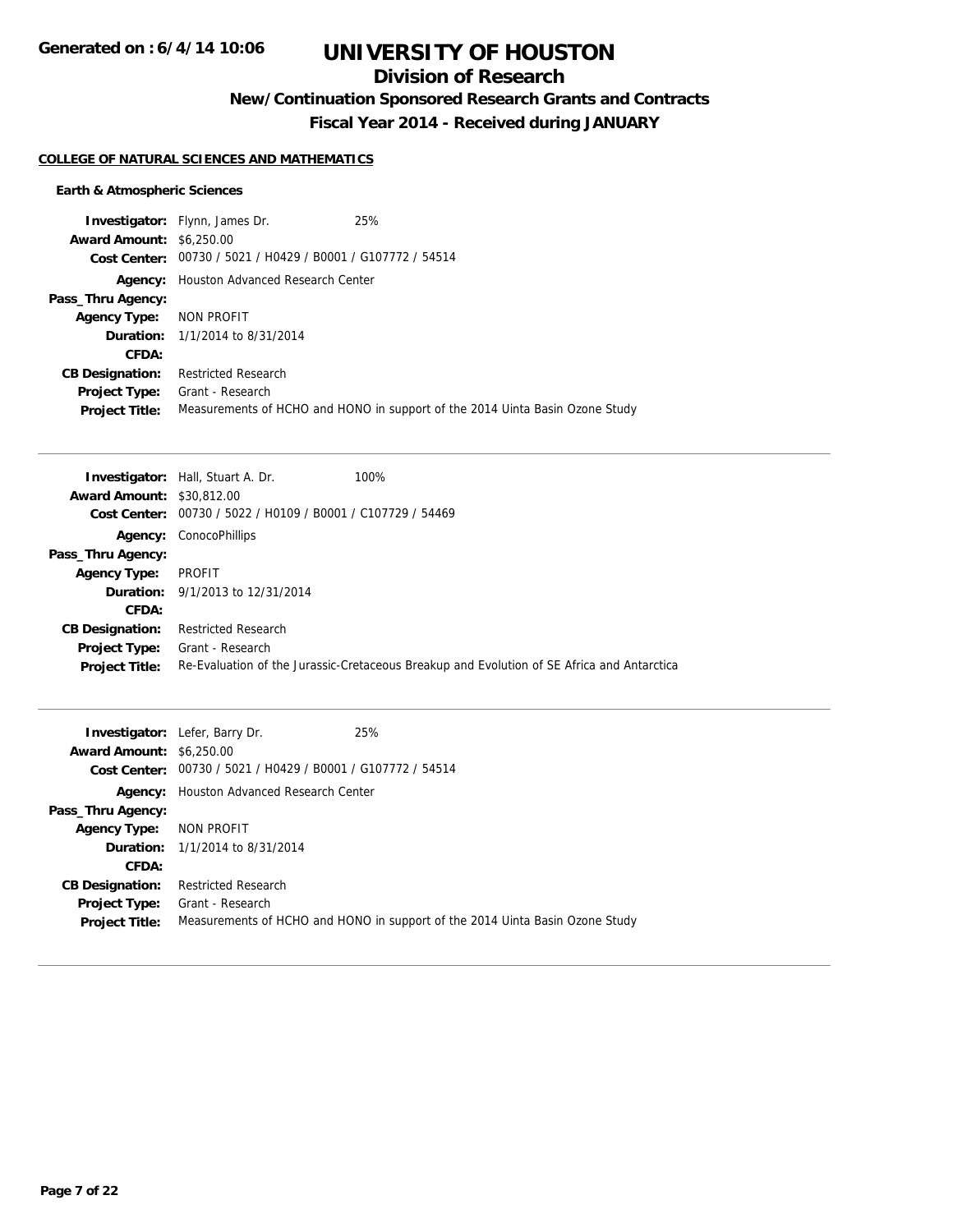## **Division of Research**

**New/Continuation Sponsored Research Grants and Contracts**

**Fiscal Year 2014 - Received during JANUARY**

#### **COLLEGE OF NATURAL SCIENCES AND MATHEMATICS**

### **Earth & Atmospheric Sciences**

| <b>Investigator:</b> Jiang, Xun Dr. |                                                             | 50%                                                                                       |
|-------------------------------------|-------------------------------------------------------------|-------------------------------------------------------------------------------------------|
| <b>Award Amount: \$61,193.50</b>    |                                                             |                                                                                           |
|                                     | Cost Center: 00730 / 5013 / H0429 / B0001 / G103482 / 52136 |                                                                                           |
|                                     |                                                             | Agency: NASA - National Aeronautics and Space Administration - Headquarters (Wash., D.C.) |
| Pass_Thru Agency:                   |                                                             |                                                                                           |
| <b>Agency Type:</b>                 | FEDERAL                                                     |                                                                                           |
|                                     | <b>Duration:</b> 11/5/2012 to 11/4/2014                     |                                                                                           |
| <b>CFDA:</b>                        | 43.001 Aerospace Education Services Program                 |                                                                                           |
| <b>CB Designation:</b>              | Restricted Research                                         |                                                                                           |
| Project Type:                       | Grant - Research                                            |                                                                                           |
| <b>Project Title:</b>               |                                                             | Investigate the Recycling Rate of Moisture in the Atmosphere From Observation and Model   |

|                        | <b>Investigator:</b> Lefer, Barry Dr.           | 50% |
|------------------------|-------------------------------------------------|-----|
| <b>Award Amount:</b>   | \$0.38                                          |     |
| Cost Center:           | 00730 / 5016 / H0429 / B0001 / G106666 / 52774  |     |
| Agency:                | Texas Commission on Environmental Quality       |     |
| Pass_Thru Agency:      |                                                 |     |
| Agency Type: STATE     |                                                 |     |
|                        | <b>Duration:</b> $2/28/2013$ to $6/30/2014$     |     |
| CFDA:                  |                                                 |     |
| <b>CB Designation:</b> | Restricted Research                             |     |
| <b>Project Type:</b>   | Contract - Research                             |     |
| <b>Project Title:</b>  | Ozonesonde Releases in Southeast and East Texas |     |

|                                  | <b>Investigator:</b> Yao, Qiuliang Dr.                      | 100% |
|----------------------------------|-------------------------------------------------------------|------|
| <b>Award Amount: \$75,000.00</b> |                                                             |      |
|                                  | Cost Center: 00730 / 5022 / H0109 / B0001 / C107779 / 54513 |      |
|                                  | <b>Agency:</b> ExxonMobil Upstream Research Co.             |      |
| Pass_Thru Agency:                |                                                             |      |
| <b>Agency Type:</b>              | <b>PROFIT</b>                                               |      |
|                                  | <b>Duration:</b> 11/27/2013 to 8/18/2014                    |      |
| CFDA:                            |                                                             |      |
| <b>CB Designation:</b>           | <b>Restricted Research</b>                                  |      |
| <b>Project Type:</b>             | Grant - Research                                            |      |
| <b>Project Title:</b>            | RESEARCH AGREEMENT NUMBER EM08952                           |      |
|                                  |                                                             |      |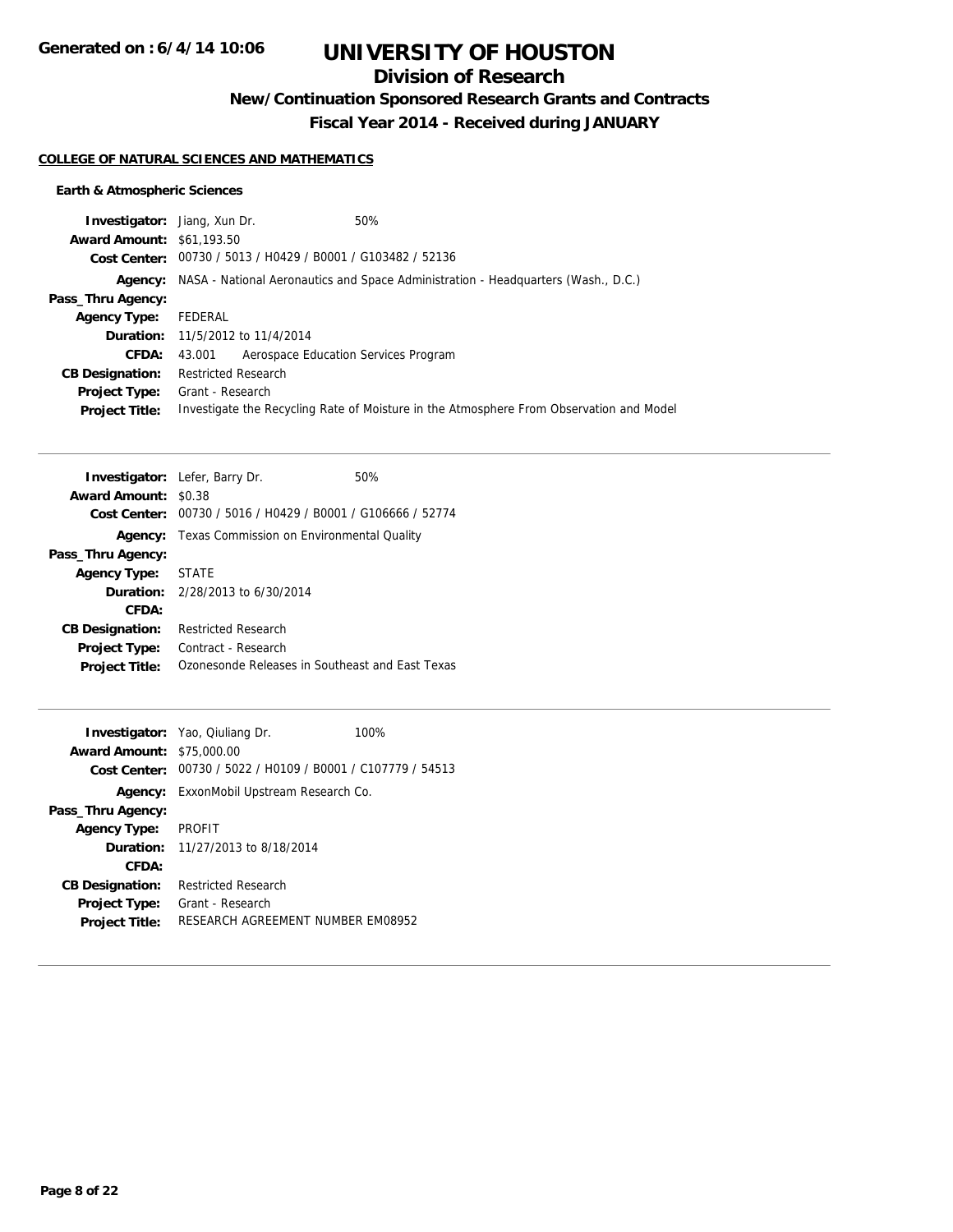## **Division of Research**

**New/Continuation Sponsored Research Grants and Contracts**

**Fiscal Year 2014 - Received during JANUARY**

### **COLLEGE OF NATURAL SCIENCES AND MATHEMATICS**

### **Institute for Climate and Atmospheric Science**

|                                 | <b>Investigator:</b> Flynn, James Dr.                       | 26%                                                                          |
|---------------------------------|-------------------------------------------------------------|------------------------------------------------------------------------------|
| <b>Award Amount: \$6,500.00</b> |                                                             |                                                                              |
|                                 | Cost Center: 00730 / 5021 / H0429 / B0001 / G107772 / 54514 |                                                                              |
| Agency:                         | Houston Advanced Research Center                            |                                                                              |
| Pass_Thru Agency:               |                                                             |                                                                              |
| <b>Agency Type:</b>             | NON PROFIT                                                  |                                                                              |
|                                 | <b>Duration:</b> 1/1/2014 to 8/31/2014                      |                                                                              |
| CFDA:                           |                                                             |                                                                              |
| <b>CB Designation:</b>          | <b>Restricted Research</b>                                  |                                                                              |
| <b>Project Type:</b>            | Grant - Research                                            |                                                                              |
| <b>Project Title:</b>           |                                                             | Measurements of HCHO and HONO in support of the 2014 Uinta Basin Ozone Study |

| <b>Investigator:</b> Lefer, Barry Dr.                          | 24%                                                                          |
|----------------------------------------------------------------|------------------------------------------------------------------------------|
| <b>Award Amount: \$6,000.00</b>                                |                                                                              |
| 00730 / 5021 / H0429 / B0001 / G107772 / 54514<br>Cost Center: |                                                                              |
| <b>Agency:</b> Houston Advanced Research Center                |                                                                              |
|                                                                |                                                                              |
| NON PROFIT                                                     |                                                                              |
| <b>Duration:</b> 1/1/2014 to 8/31/2014                         |                                                                              |
|                                                                |                                                                              |
| <b>Restricted Research</b>                                     |                                                                              |
| Grant - Research                                               |                                                                              |
|                                                                | Measurements of HCHO and HONO in support of the 2014 Uinta Basin Ozone Study |
|                                                                |                                                                              |

|                             | <b>Investigator:</b> Lefer, Barry Dr.                       | 50% |
|-----------------------------|-------------------------------------------------------------|-----|
| <b>Award Amount: \$0.38</b> |                                                             |     |
|                             | Cost Center: 00730 / 5016 / H0429 / B0001 / G106666 / 52774 |     |
| Agency:                     | Texas Commission on Environmental Quality                   |     |
| Pass_Thru Agency:           |                                                             |     |
| Agency Type: STATE          |                                                             |     |
|                             | <b>Duration:</b> 2/28/2013 to 6/30/2014                     |     |
| CFDA:                       |                                                             |     |
| <b>CB Designation:</b>      | <b>Restricted Research</b>                                  |     |
| <b>Project Type:</b>        | Contract - Research                                         |     |
| <b>Project Title:</b>       | Ozonesonde Releases in Southeast and East Texas             |     |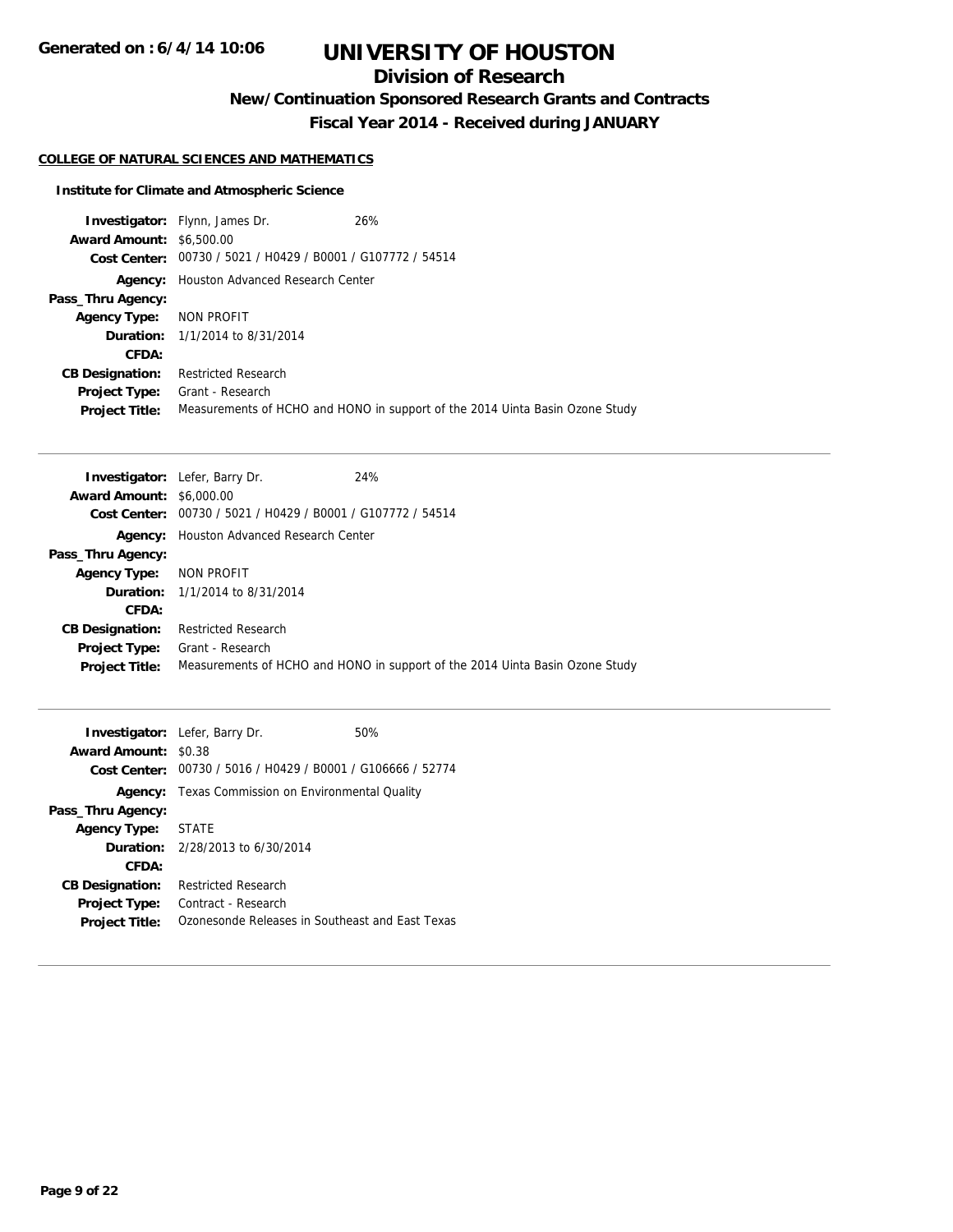## **Division of Research**

**New/Continuation Sponsored Research Grants and Contracts**

**Fiscal Year 2014 - Received during JANUARY**

## **COLLEGE OF NATURAL SCIENCES AND MATHEMATICS**

### **Institute for Climate and Atmospheric Science**

| <b>Investigator:</b> Jiang, Xun Dr. |                                                             | 50%                                                                                       |
|-------------------------------------|-------------------------------------------------------------|-------------------------------------------------------------------------------------------|
| <b>Award Amount: \$61,193.50</b>    |                                                             |                                                                                           |
|                                     | Cost Center: 00730 / 5013 / H0429 / B0001 / G103482 / 52136 |                                                                                           |
|                                     |                                                             | Agency: NASA - National Aeronautics and Space Administration - Headquarters (Wash., D.C.) |
| Pass_Thru Agency:                   |                                                             |                                                                                           |
| <b>Agency Type:</b>                 | FEDERAL                                                     |                                                                                           |
|                                     | Duration: 11/5/2012 to 11/4/2014                            |                                                                                           |
| <b>CFDA:</b>                        | Aerospace Education Services Program<br>43.001              |                                                                                           |
| <b>CB Designation:</b>              | <b>Restricted Research</b>                                  |                                                                                           |
| <b>Project Title:</b>               | <b>Project Type:</b> Grant - Research                       | Investigate the Recycling Rate of Moisture in the Atmosphere From Observation and Model   |

#### **Mathematics**

|                                 | <b>Investigator:</b> Torok, Andrei Dr.     | 20%                                                         |  |
|---------------------------------|--------------------------------------------|-------------------------------------------------------------|--|
| <b>Award Amount: \$9,100.00</b> |                                            |                                                             |  |
|                                 |                                            | Cost Center: 00730 / 5013 / H0110 / B0001 / G107669 / 54549 |  |
|                                 | <b>Agency:</b> National Science Foundation |                                                             |  |
| Pass_Thru Agency:               |                                            |                                                             |  |
| <b>Agency Type:</b>             | FEDERAL                                    |                                                             |  |
|                                 | <b>Duration:</b> 4/1/2014 to 3/31/2015     |                                                             |  |
| CFDA:                           | 47.049                                     | Mathematical and Physical Sciences                          |  |
| <b>CB Designation:</b>          | Non Restricted Research                    |                                                             |  |
| <b>Project Type:</b>            | Grant - Research                           |                                                             |  |
| <b>Project Title:</b>           | Houston Summer School on Dynamical Systems |                                                             |  |

| <b>Investigator:</b> Nicol, Matthew Dr. |                                            |                                                             | 20% |
|-----------------------------------------|--------------------------------------------|-------------------------------------------------------------|-----|
| <b>Award Amount: \$9,100.00</b>         |                                            |                                                             |     |
|                                         |                                            | Cost Center: 00730 / 5013 / H0110 / B0001 / G107669 / 54549 |     |
|                                         |                                            | <b>Agency:</b> National Science Foundation                  |     |
| Pass_Thru Agency:                       |                                            |                                                             |     |
| Agency Type: FEDERAL                    |                                            |                                                             |     |
|                                         | <b>Duration:</b> $4/1/2014$ to $3/31/2015$ |                                                             |     |
| CFDA:                                   | 47.049                                     | Mathematical and Physical Sciences                          |     |
| <b>CB Designation:</b>                  | Non Restricted Research                    |                                                             |     |
| <b>Project Type:</b>                    | Grant - Research                           |                                                             |     |
| <b>Project Title:</b>                   | Houston Summer School on Dynamical Systems |                                                             |     |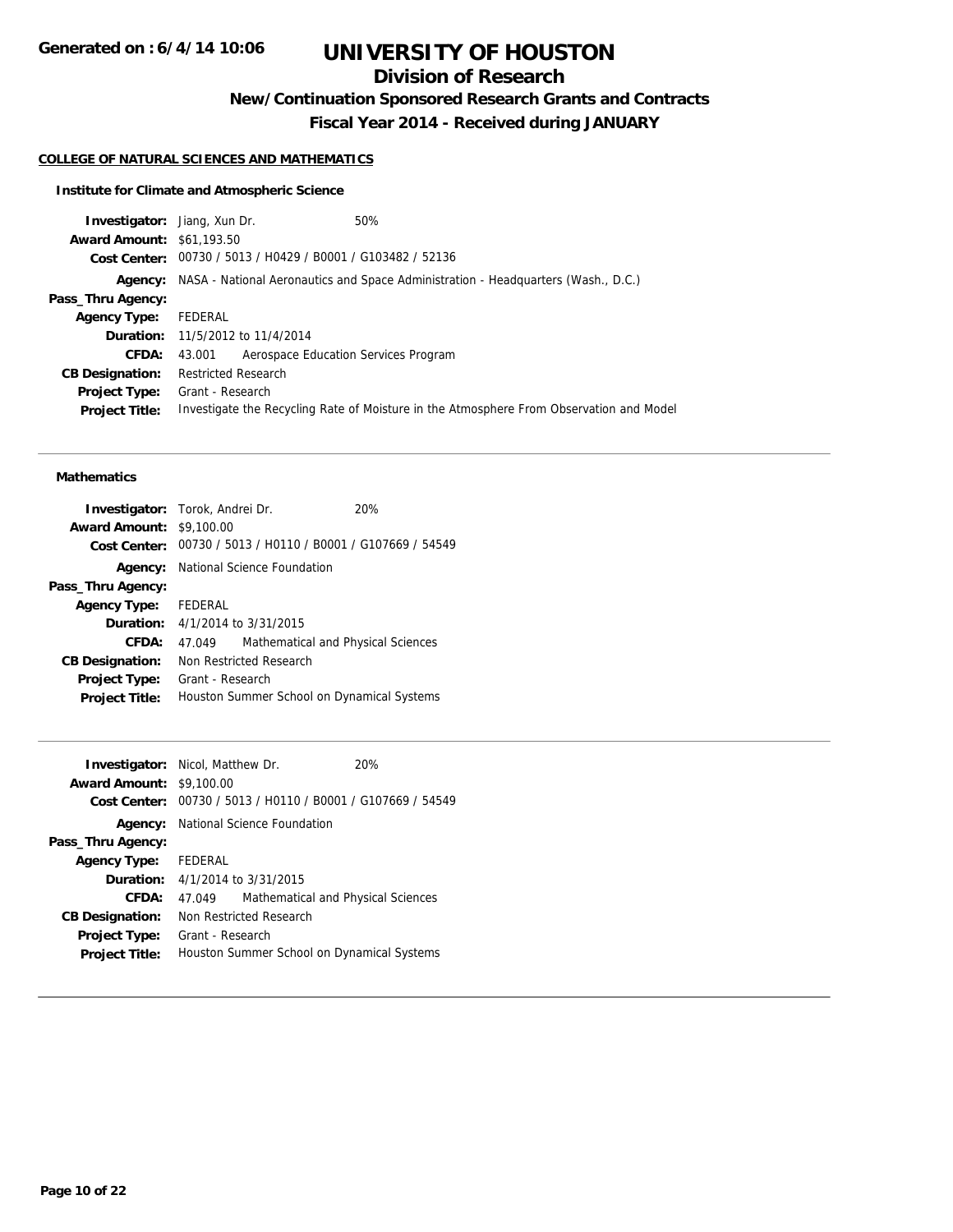## **Division of Research**

**New/Continuation Sponsored Research Grants and Contracts**

**Fiscal Year 2014 - Received during JANUARY**

### **COLLEGE OF NATURAL SCIENCES AND MATHEMATICS**

### **Mathematics**

| <b>Investigator: Ott, William Dr.</b> |                                            |                                                             | 20% |
|---------------------------------------|--------------------------------------------|-------------------------------------------------------------|-----|
| <b>Award Amount: \$9,100.00</b>       |                                            |                                                             |     |
|                                       |                                            | Cost Center: 00730 / 5013 / H0110 / B0001 / G107669 / 54549 |     |
|                                       |                                            | <b>Agency:</b> National Science Foundation                  |     |
| Pass_Thru Agency:                     |                                            |                                                             |     |
| Agency Type: FEDERAL                  |                                            |                                                             |     |
|                                       | <b>Duration:</b> 4/1/2014 to 3/31/2015     |                                                             |     |
| CFDA:                                 | 47.049                                     | Mathematical and Physical Sciences                          |     |
| <b>CB Designation:</b>                | Non Restricted Research                    |                                                             |     |
| <b>Project Type:</b>                  | Grant - Research                           |                                                             |     |
| <b>Project Title:</b>                 | Houston Summer School on Dynamical Systems |                                                             |     |

| <b>Investigator:</b> Tomforde, Mark Dr. |                                            |                                                             | 20% |
|-----------------------------------------|--------------------------------------------|-------------------------------------------------------------|-----|
| <b>Award Amount: \$9,100.00</b>         |                                            |                                                             |     |
|                                         |                                            | Cost Center: 00730 / 5013 / H0110 / B0001 / G107669 / 54549 |     |
|                                         |                                            | <b>Agency:</b> National Science Foundation                  |     |
| Pass_Thru Agency:                       |                                            |                                                             |     |
| Agency Type: FEDERAL                    |                                            |                                                             |     |
|                                         | <b>Duration:</b> $4/1/2014$ to $3/31/2015$ |                                                             |     |
| CFDA:                                   | 47.049                                     | Mathematical and Physical Sciences                          |     |
| <b>CB Designation:</b>                  | Non Restricted Research                    |                                                             |     |
| <b>Project Type:</b>                    | Grant - Research                           |                                                             |     |
| <b>Project Title:</b>                   | Houston Summer School on Dynamical Systems |                                                             |     |
|                                         |                                            |                                                             |     |

| <b>Award Amount: \$9,100.00</b> | Investigator: Climenhaga, Vaughn Dr.                        | 20% |  |
|---------------------------------|-------------------------------------------------------------|-----|--|
|                                 | Cost Center: 00730 / 5013 / H0110 / B0001 / G107669 / 54549 |     |  |
|                                 | <b>Agency:</b> National Science Foundation                  |     |  |
| Pass_Thru Agency:               |                                                             |     |  |
| <b>Agency Type:</b>             | FEDERAL                                                     |     |  |
|                                 | <b>Duration:</b> $4/1/2014$ to $3/31/2015$                  |     |  |
| CFDA:                           | Mathematical and Physical Sciences<br>47.049                |     |  |
| <b>CB Designation:</b>          | Non Restricted Research                                     |     |  |
| <b>Project Type:</b>            | Grant - Research                                            |     |  |
| <b>Project Title:</b>           | Houston Summer School on Dynamical Systems                  |     |  |
|                                 |                                                             |     |  |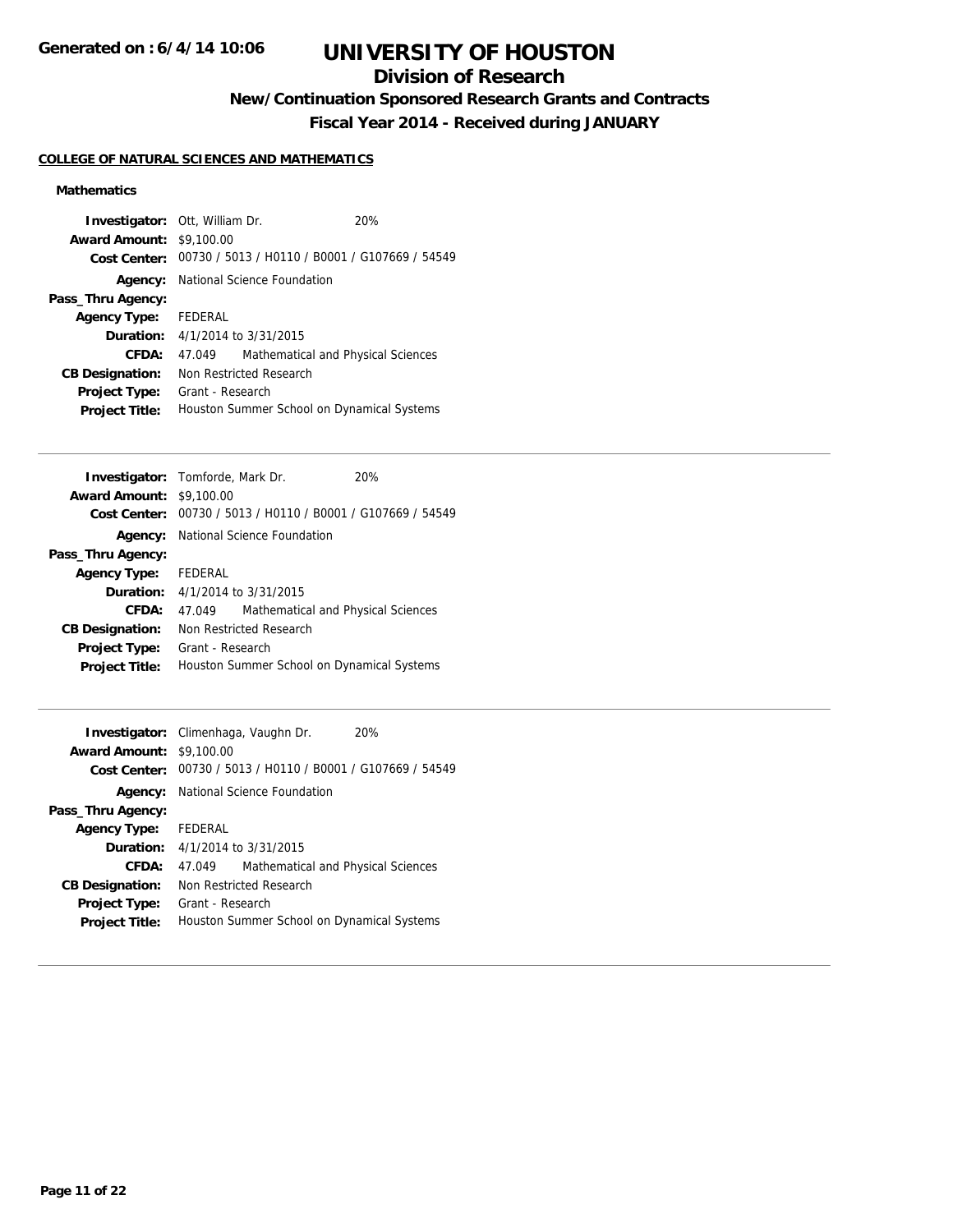## **Division of Research**

## **New/Continuation Sponsored Research Grants and Contracts**

**Fiscal Year 2014 - Received during JANUARY**

### **COLLEGE OF NATURAL SCIENCES AND MATHEMATICS**

#### **Physics**

|                                  | <b>Investigator:</b> Pinsky, Lawrence S. Dr.<br>100%        |  |  |
|----------------------------------|-------------------------------------------------------------|--|--|
| <b>Award Amount: \$24,480.00</b> |                                                             |  |  |
|                                  | Cost Center: 00730 / 5013 / H0112 / C0001 / G107697 / 54524 |  |  |
| Agency:                          | University of Notre Dame                                    |  |  |
| Pass_Thru Agency:                | National Science Foundation                                 |  |  |
| <b>Agency Type:</b>              | FEDERAL                                                     |  |  |
| <b>Duration:</b>                 | 9/1/2013 to 8/31/2014                                       |  |  |
| CFDA:                            | Mathematical and Physical Sciences<br>47.049                |  |  |
| <b>CB Designation:</b>           | Non Research                                                |  |  |
| <b>Project Type:</b>             | Grant - Public Service                                      |  |  |
| <b>Project Title:</b>            | UH Quarknet Program FY 2014(2013-2014)                      |  |  |

|                                  | <b>Investigator:</b> Ren, Zhifeng Dr.          | 50% |
|----------------------------------|------------------------------------------------|-----|
| <b>Award Amount: \$25,000.00</b> |                                                |     |
| Cost Center:                     | 00730 / 5022 / H0452 / B0001 / C107555 / 54501 |     |
| Agency:                          | BASF - The Chemical Company                    |     |
| Pass_Thru Agency:                |                                                |     |
| <b>Agency Type:</b>              | <b>PROFIT</b>                                  |     |
|                                  | <b>Duration:</b> 10/15/2013 to 12/15/2013      |     |
| CFDA:                            |                                                |     |
| <b>CB Designation:</b>           | <b>Restricted Research</b>                     |     |
| <b>Project Type:</b>             | Special Research Agreement - Research          |     |
| <b>Project Title:</b>            | n- and p-type skutterudites and half-Heuslers  |     |

|                                  | 50%<br><b>Investigator:</b> Bering, Edgar A. Dr.                                                                                                                                   |
|----------------------------------|------------------------------------------------------------------------------------------------------------------------------------------------------------------------------------|
| <b>Award Amount: \$69,694.00</b> |                                                                                                                                                                                    |
|                                  | Cost Center: 00730 / 5013 / H0112 / B0001 / G106063 / 52143                                                                                                                        |
|                                  | <b>Agency:</b> NASA - National Aeronautics and Space Administration - Headquarters (Wash., D.C.)                                                                                   |
| Pass_Thru Agency:                |                                                                                                                                                                                    |
| <b>Agency Type:</b>              | FEDERAL                                                                                                                                                                            |
|                                  | <b>Duration:</b> 11/20/2012 to 11/13/2014                                                                                                                                          |
| <b>CFDA:</b>                     | Aerospace Education Services Program<br>43.001                                                                                                                                     |
| <b>CB Designation:</b>           | <b>Restricted Research</b>                                                                                                                                                         |
| <b>Project Type:</b>             | Grant - Research                                                                                                                                                                   |
| <b>Project Title:</b>            | The Mars Rover Model Celebration: Enhancing Formal and Informal STEM Education in Grades 3-8 and Improving<br>Teacher Training Using the Excitement of NASA's Latest Mars Missions |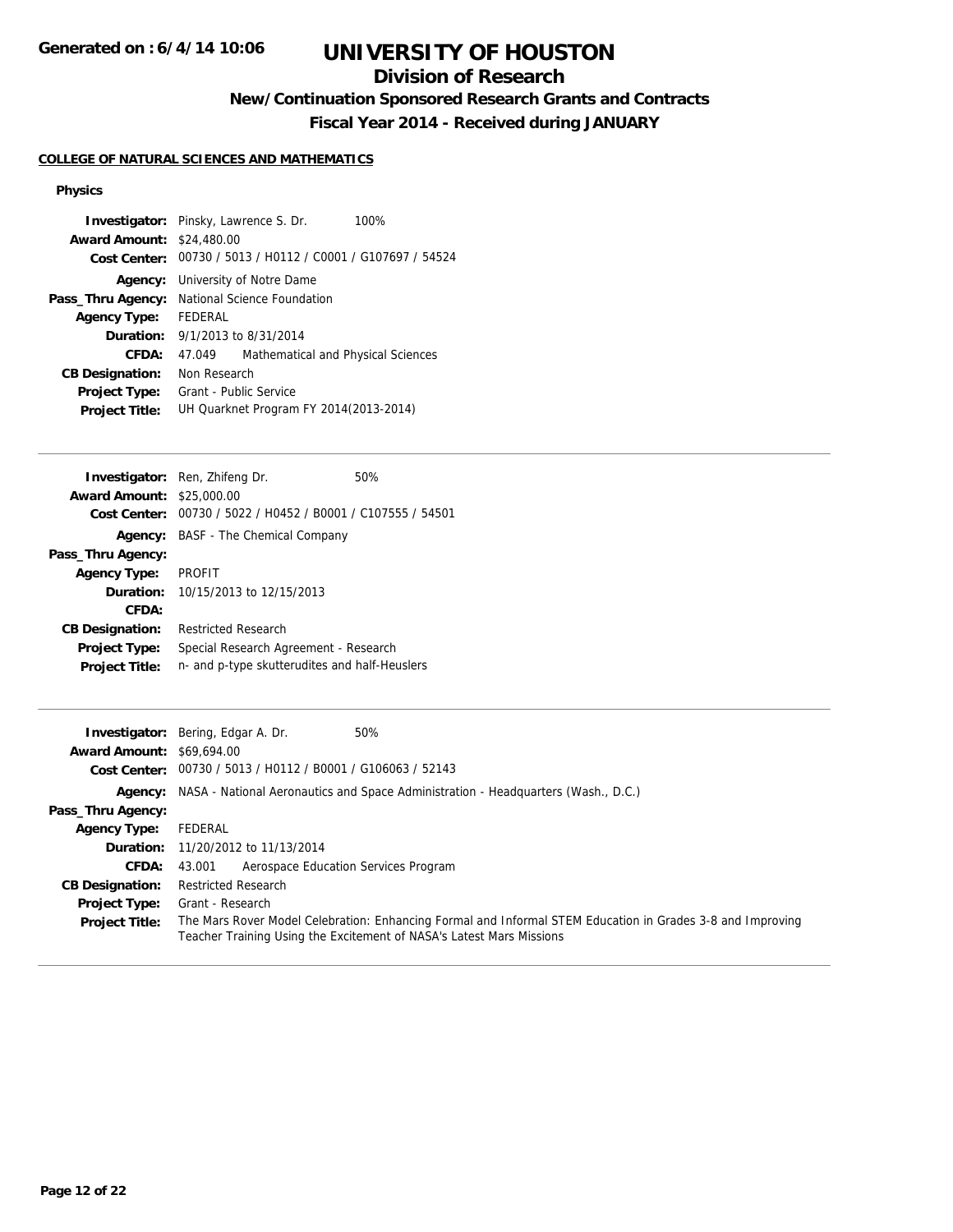## **Division of Research**

## **New/Continuation Sponsored Research Grants and Contracts**

**Fiscal Year 2014 - Received during JANUARY**

#### **COLLEGE OF NATURAL SCIENCES AND MATHEMATICS**

### **Physics**

|         | 50%                                                                                                                                                                                                                                                                             |
|---------|---------------------------------------------------------------------------------------------------------------------------------------------------------------------------------------------------------------------------------------------------------------------------------|
|         |                                                                                                                                                                                                                                                                                 |
|         |                                                                                                                                                                                                                                                                                 |
|         |                                                                                                                                                                                                                                                                                 |
|         |                                                                                                                                                                                                                                                                                 |
| FEDERAL |                                                                                                                                                                                                                                                                                 |
|         |                                                                                                                                                                                                                                                                                 |
| 81.049  | Office of Energy Research Financial Assistance Program                                                                                                                                                                                                                          |
|         |                                                                                                                                                                                                                                                                                 |
|         |                                                                                                                                                                                                                                                                                 |
|         | Selected Problems in Relativistic Heavy Ion Physics in ALICE at the LHC - Renewal                                                                                                                                                                                               |
|         | <b>Investigator:</b> Bellwied, Rene Dr.<br><b>Award Amount: \$240,500.00</b><br>Cost Center: 00730 / 5013 / H0112 / B0001 / G107154 / 54314<br><b>Agency:</b> U.S. Department of Energy<br><b>Duration:</b> 11/15/2013 to 11/14/2014<br>Restricted Research<br>Grant - Research |

| <b>Investigator:</b> Pinsky, Lawrence S. Dr. |                            |                                                | 25%                                                                               |
|----------------------------------------------|----------------------------|------------------------------------------------|-----------------------------------------------------------------------------------|
| <b>Award Amount: \$120,250.00</b>            |                            |                                                |                                                                                   |
| <b>Cost Center:</b>                          |                            | 00730 / 5013 / H0112 / B0001 / G107154 / 54314 |                                                                                   |
|                                              |                            | <b>Agency:</b> U.S. Department of Energy       |                                                                                   |
| Pass_Thru Agency:                            |                            |                                                |                                                                                   |
| <b>Agency Type:</b>                          | FEDERAL                    |                                                |                                                                                   |
|                                              |                            | <b>Duration:</b> 11/15/2013 to 11/14/2014      |                                                                                   |
| CFDA:                                        | 81.049                     |                                                | Office of Energy Research Financial Assistance Program                            |
| <b>CB Designation:</b>                       | <b>Restricted Research</b> |                                                |                                                                                   |
| <b>Project Type:</b>                         | Grant - Research           |                                                |                                                                                   |
| <b>Project Title:</b>                        |                            |                                                | Selected Problems in Relativistic Heavy Ion Physics in ALICE at the LHC - Renewal |
|                                              |                            |                                                |                                                                                   |

### **COLLEGE OF OPTOMETRY**

### **Optometry, Community**

| <b>Award Amount: \$140,000.00</b> | <b>Investigator:</b> Nichols, Jason Dr.                  | 100%                                                                              |
|-----------------------------------|----------------------------------------------------------|-----------------------------------------------------------------------------------|
| Cost Center:                      | 00730 / 5043 / H0114 / B0001 / C107592 / 54528           |                                                                                   |
|                                   |                                                          |                                                                                   |
| Agency:                           | U.S. Army Medical Research Institute of Chemical Defense |                                                                                   |
| Pass_Thru Agency:                 |                                                          |                                                                                   |
| <b>Agency Type:</b>               | FEDERAL                                                  |                                                                                   |
|                                   | <b>Duration:</b> 9/25/2013 to 12/29/2014                 |                                                                                   |
| CFDA:                             | 00.000 Not Elsewhere Classified                          |                                                                                   |
| <b>CB Designation:</b>            | <b>Restricted Research</b>                               |                                                                                   |
| <b>Project Type:</b>              | Contract - Research                                      |                                                                                   |
| <b>Project Title:</b>             |                                                          | MRICD: University of Houston immunohistopathological and ultrastructural analysis |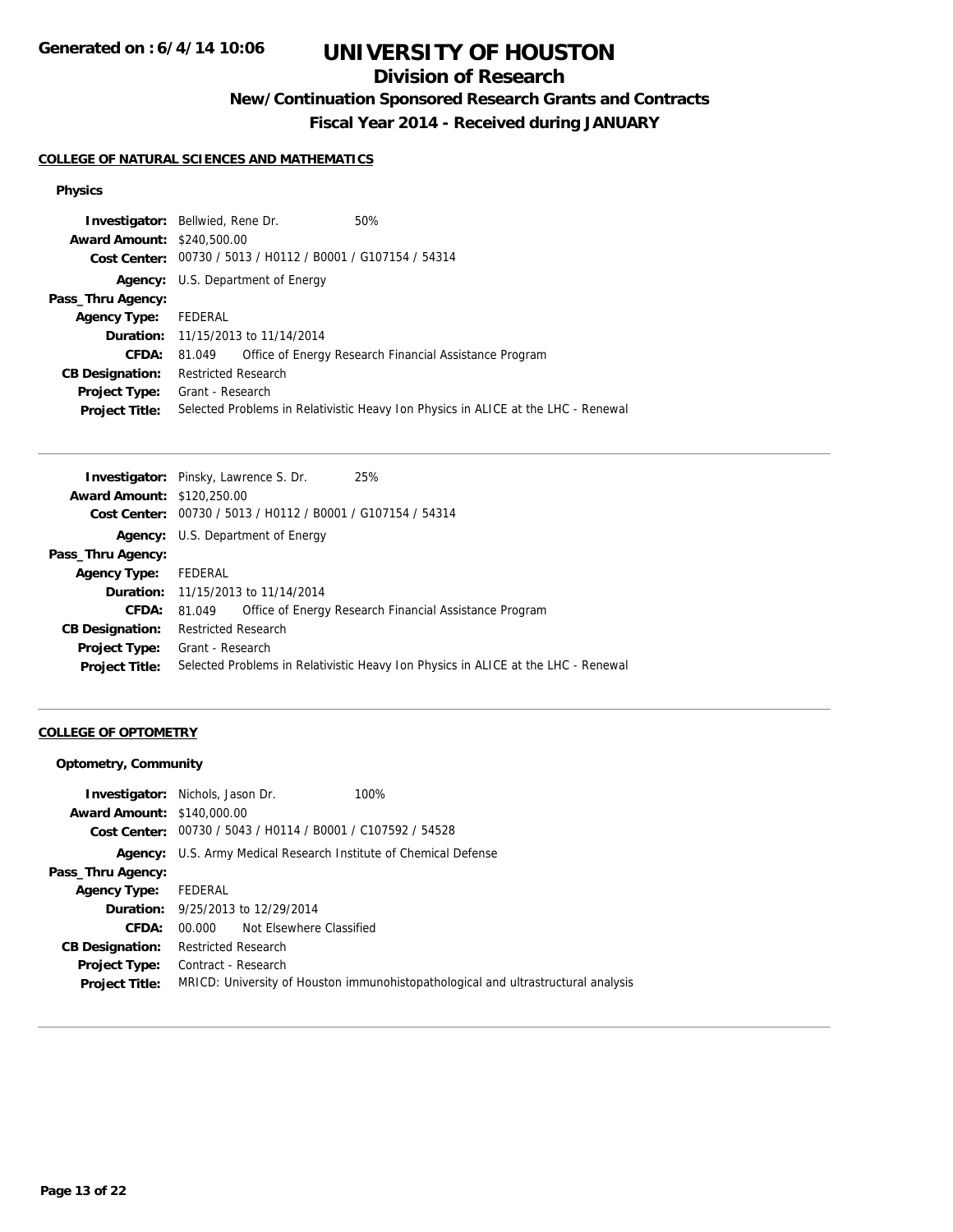## **Division of Research**

**New/Continuation Sponsored Research Grants and Contracts**

**Fiscal Year 2014 - Received during JANUARY**

### **COLLEGE OF OPTOMETRY**

### **Optometry, Community**

| <b>Investigator:</b> Ostrin, Lisa Dr.  |                                       |                                                             | 100%                                                                       |
|----------------------------------------|---------------------------------------|-------------------------------------------------------------|----------------------------------------------------------------------------|
| <b>Award Amount: \$165,283.00</b>      |                                       |                                                             |                                                                            |
|                                        |                                       | Cost Center: 00730 / 5013 / H0114 / B0001 / G107383 / 54545 |                                                                            |
|                                        | <b>Agency:</b> National Eye Institute |                                                             |                                                                            |
| Pass_Thru Agency:                      |                                       |                                                             |                                                                            |
| <b>Agency Type:</b>                    | FEDERAL                               |                                                             |                                                                            |
| <b>Duration:</b> 8/1/2013 to 7/31/2017 |                                       |                                                             |                                                                            |
| CFDA:                                  |                                       | 93.867 Vision Research                                      |                                                                            |
| <b>CB Designation:</b>                 | <b>Restricted Research</b>            |                                                             |                                                                            |
| <b>Project Type:</b>                   | Grant - Research                      |                                                             |                                                                            |
| <b>Project Title:</b>                  |                                       |                                                             | Structural and Functional Changes in Myopia and Susceptibility to Glaucoma |
|                                        |                                       |                                                             |                                                                            |

| <b>Investigator:</b> Nichols, Kelly Dr. |                     |                                                             | 100% |
|-----------------------------------------|---------------------|-------------------------------------------------------------|------|
| <b>Award Amount: \$101,056.90</b>       |                     |                                                             |      |
|                                         |                     | Cost Center: 00730 / 5013 / H0114 / B0001 / G105284 / 51091 |      |
|                                         |                     | <b>Agency:</b> National Institutes of Health                |      |
| Pass_Thru Agency:                       |                     |                                                             |      |
| Agency Type: FEDERAL                    |                     |                                                             |      |
|                                         |                     | <b>Duration:</b> 4/1/2012 to 3/31/2014                      |      |
| CFDA:                                   |                     | 93.867 Vision Research                                      |      |
| <b>CB Designation:</b>                  | Restricted Research |                                                             |      |
| <b>Project Type:</b>                    | Grant - Research    |                                                             |      |
| <b>Project Title:</b>                   |                     | NIH-Dry Eye in Postmenopause                                |      |

|                                   | <b>Investigator:</b> Redfern, Rachel Dr.                    | 100% |  |
|-----------------------------------|-------------------------------------------------------------|------|--|
| <b>Award Amount: \$376,250.00</b> |                                                             |      |  |
|                                   | Cost Center: 00730 / 5013 / H0114 / B0001 / G105894 / 53798 |      |  |
|                                   | <b>Agency:</b> National Eye Institute                       |      |  |
| Pass_Thru Agency:                 |                                                             |      |  |
| Agency Type: FEDERAL              |                                                             |      |  |
|                                   | <b>Duration:</b> 9/1/2013 to 8/31/2018                      |      |  |
| CFDA:                             | 93.867 Vision Research                                      |      |  |
| <b>CB Designation:</b>            | <b>Restricted Research</b>                                  |      |  |
| <b>Project Type:</b>              | Grant - Research                                            |      |  |
| <b>Project Title:</b>             | Toll-Like receptors in dry eye inflammation and infection   |      |  |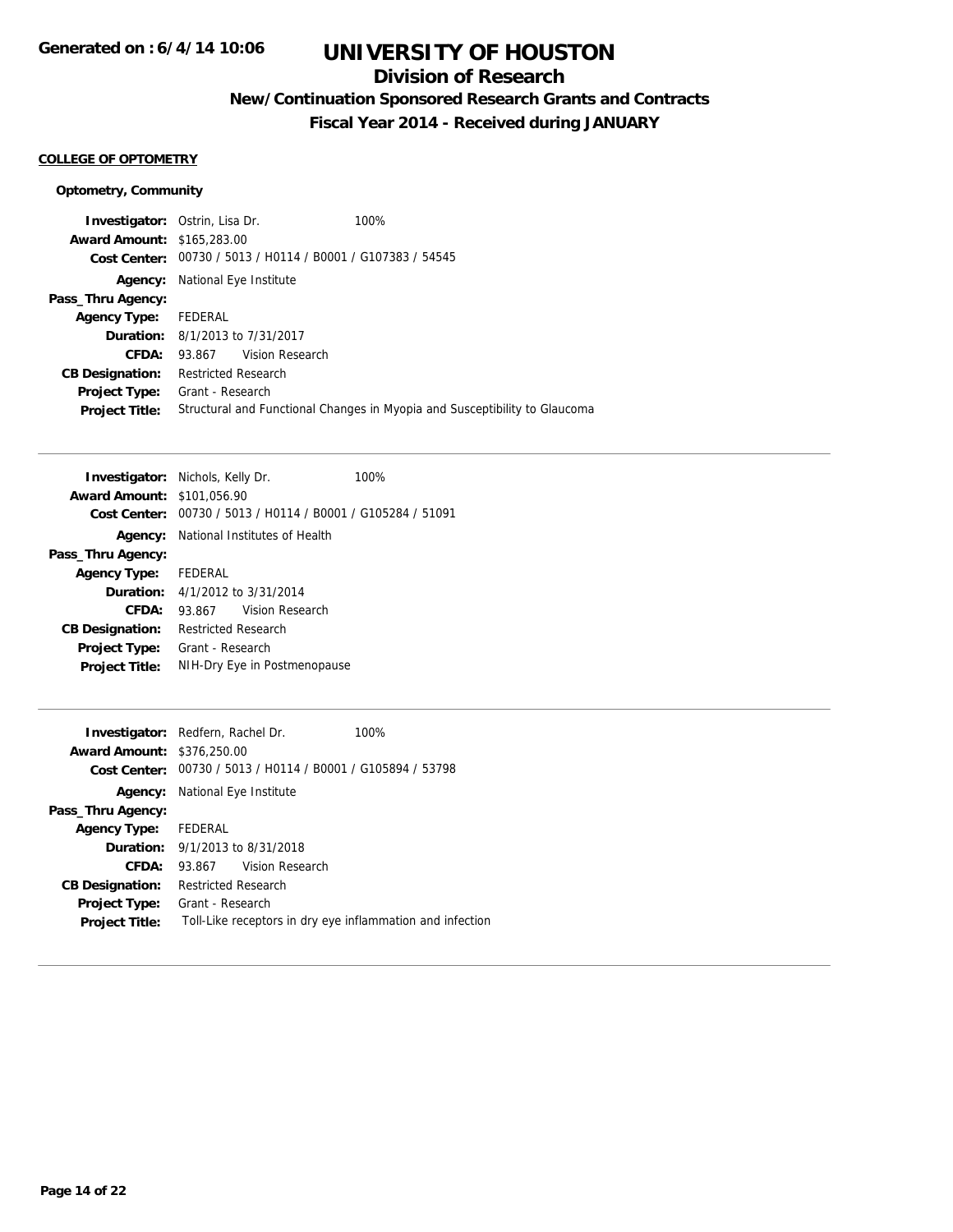## **Division of Research**

## **New/Continuation Sponsored Research Grants and Contracts**

**Fiscal Year 2014 - Received during JANUARY**

#### **COLLEGE OF OPTOMETRY**

#### **Optometry, Community**

**Investigator:** Nichols, Jason Dr. 100% **Award Amount:** \$58,308.00 **Cost Center:** 00730 / 5022 / H0114 / B0001 / C107773 / 54541 **Agency:** Alcon Research Limited **Pass\_Thru Agency: Agency Type:** PROFIT **Duration:** 1/1/2014 to 12/31/2014 **CFDA: CB Designation:** Restricted Research **Project Type:** Grant - Research **Project Title:** A01337: Effectiveness of a Marketed One-Step Peroxide Lens Care Solution in Symptomatic Contact Lens Wearers

#### **COLLEGE OF PHARMACY**

#### **Clinical Sciences and Administration**

**Project Type:** Grant - Research

**Project Title:** Health Fair Lipid Panel Cassettes

|                                   | <b>Investigator:</b> Garey, Kevin Dr.                 | 100%                                                                                                         |
|-----------------------------------|-------------------------------------------------------|--------------------------------------------------------------------------------------------------------------|
| <b>Award Amount: \$120,500.00</b> |                                                       |                                                                                                              |
| <b>Cost Center:</b>               | 00730 / 5022 / H0118 / B0001 / G106141 / 52464        |                                                                                                              |
| Agency:                           | T2 Biosystems                                         |                                                                                                              |
| Pass_Thru Agency:                 |                                                       |                                                                                                              |
| <b>Agency Type:</b>               | PROFIT                                                |                                                                                                              |
| Duration:                         | 12/1/2012 to 6/1/2014                                 |                                                                                                              |
| CFDA:                             |                                                       |                                                                                                              |
| <b>CB Designation:</b>            | <b>Restricted Research</b>                            |                                                                                                              |
| <b>Project Type:</b>              | Grant - Research                                      |                                                                                                              |
| <b>Project Title:</b>             | Who Have Been Referred For a Diagnostic Blood Culture | Prospective Collection and Testing of Un-Spiked and Candida-Spiked Fresh Whole Blood Specimens from Patients |
|                                   | <b>Investigator:</b> Hatfield, Catherine Dr.          | 100%                                                                                                         |
| <b>Award Amount: \$2,000.00</b>   |                                                       |                                                                                                              |
| <b>Cost Center:</b>               | 00730 / 5022 / H0118 / B0001 / C107002 / 54588        |                                                                                                              |
| <b>Agency: Target</b>             |                                                       |                                                                                                              |
| Pass_Thru Agency:                 |                                                       |                                                                                                              |
| <b>Agency Type:</b>               | <b>PROFIT</b>                                         |                                                                                                              |
| Duration:                         | 8/1/2013 to 10/1/2014                                 |                                                                                                              |
| CFDA:                             |                                                       |                                                                                                              |
| <b>CB Designation:</b>            | Non Restricted Research                               |                                                                                                              |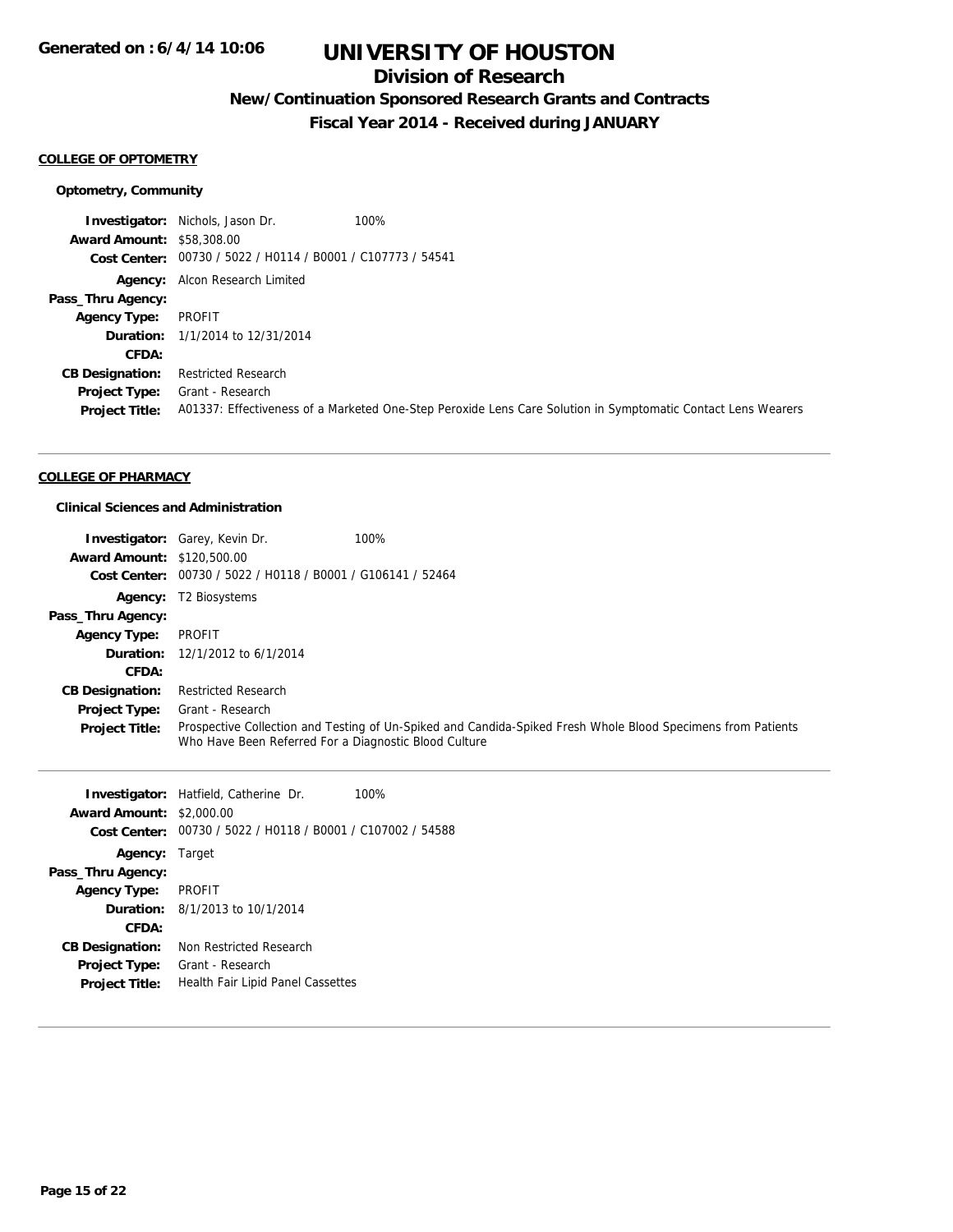## **Division of Research**

**New/Continuation Sponsored Research Grants and Contracts**

**Fiscal Year 2014 - Received during JANUARY**

#### **COLLEGE OF TECHNOLOGY**

### **Engineering Technology**

| <b>Investigator:</b> Dacso, Clifford Dr. |                            |                                                             | 30%                                                                            |
|------------------------------------------|----------------------------|-------------------------------------------------------------|--------------------------------------------------------------------------------|
| <b>Award Amount: \$80,401.80</b>         |                            |                                                             |                                                                                |
|                                          |                            | Cost Center: 00730 / 5013 / H0104 / B0001 / C107278 / 54516 |                                                                                |
| Agency:                                  |                            | Center for the Advancement of Science in Space              |                                                                                |
| Pass_Thru Agency:                        |                            | NASA Office of Education Integration Division               |                                                                                |
| <b>Agency Type:</b>                      | FEDERAL                    |                                                             |                                                                                |
|                                          |                            | <b>Duration:</b> 12/20/2013 to 12/31/2015                   |                                                                                |
| CFDA:                                    | 43.007                     | Space Operations                                            |                                                                                |
| <b>CB Designation:</b>                   | <b>Restricted Research</b> |                                                             |                                                                                |
| <b>Project Type:</b>                     | Grant - Research           |                                                             |                                                                                |
| <b>Project Title:</b>                    |                            |                                                             | Generation of Mesendoderm Stem Cell Progenitors in the ISS-National Laboratory |
|                                          |                            |                                                             |                                                                                |

#### **CULLEN COLLEGE OF ENGINEERING**

### **Biomedical Engineering**

|                                   | <b>Investigator:</b> Shevkoplyas, Sergey Prof.<br>100%      |  |  |
|-----------------------------------|-------------------------------------------------------------|--|--|
| <b>Award Amount: \$364,963.00</b> |                                                             |  |  |
|                                   | Cost Center: 00730 / 5013 / H0071 / B0001 / G107605 / 54523 |  |  |
|                                   | <b>Agency:</b> National Heart, Lung, and Blood Institute    |  |  |
| Pass_Thru Agency:                 |                                                             |  |  |
| <b>Agency Type:</b>               | FEDERAL                                                     |  |  |
|                                   | <b>Duration:</b> 9/1/2013 to 12/31/2017                     |  |  |
| CFDA:                             | <b>Blood Diseases and Resources Research</b><br>93.839      |  |  |
| <b>CB Designation:</b>            | <b>Restricted Research</b>                                  |  |  |
| <b>Project Type:</b>              | Grant - Research                                            |  |  |
| <b>Project Title:</b>             | Eliminating Mediators of Toxicity from Stored Blood         |  |  |

| <b>Award Amount: \$45,833,34</b><br>Cost Center: | <b>Investigator:</b> Mohan, Chandra Dr.<br>00730 / 5021 / H0071 / B0001 / C107337 / 54322 | 100%                                                                  |
|--------------------------------------------------|-------------------------------------------------------------------------------------------|-----------------------------------------------------------------------|
|                                                  | <b>Agency:</b> Arthritis Foundation                                                       |                                                                       |
| Pass_Thru Agency:                                |                                                                                           |                                                                       |
| Agency Type: FOUNDATION                          |                                                                                           |                                                                       |
|                                                  | <b>Duration:</b> $8/1/2013$ to $6/30/2014$                                                |                                                                       |
| CFDA:                                            |                                                                                           |                                                                       |
| <b>CB Designation:</b>                           | <b>Restricted Research</b>                                                                |                                                                       |
| <b>Project Type:</b>                             | Grant - Research                                                                          |                                                                       |
| <b>Project Title:</b>                            |                                                                                           | A Novel Gene for Receptor Revision in Mature B-Cells (Simanta Pathak) |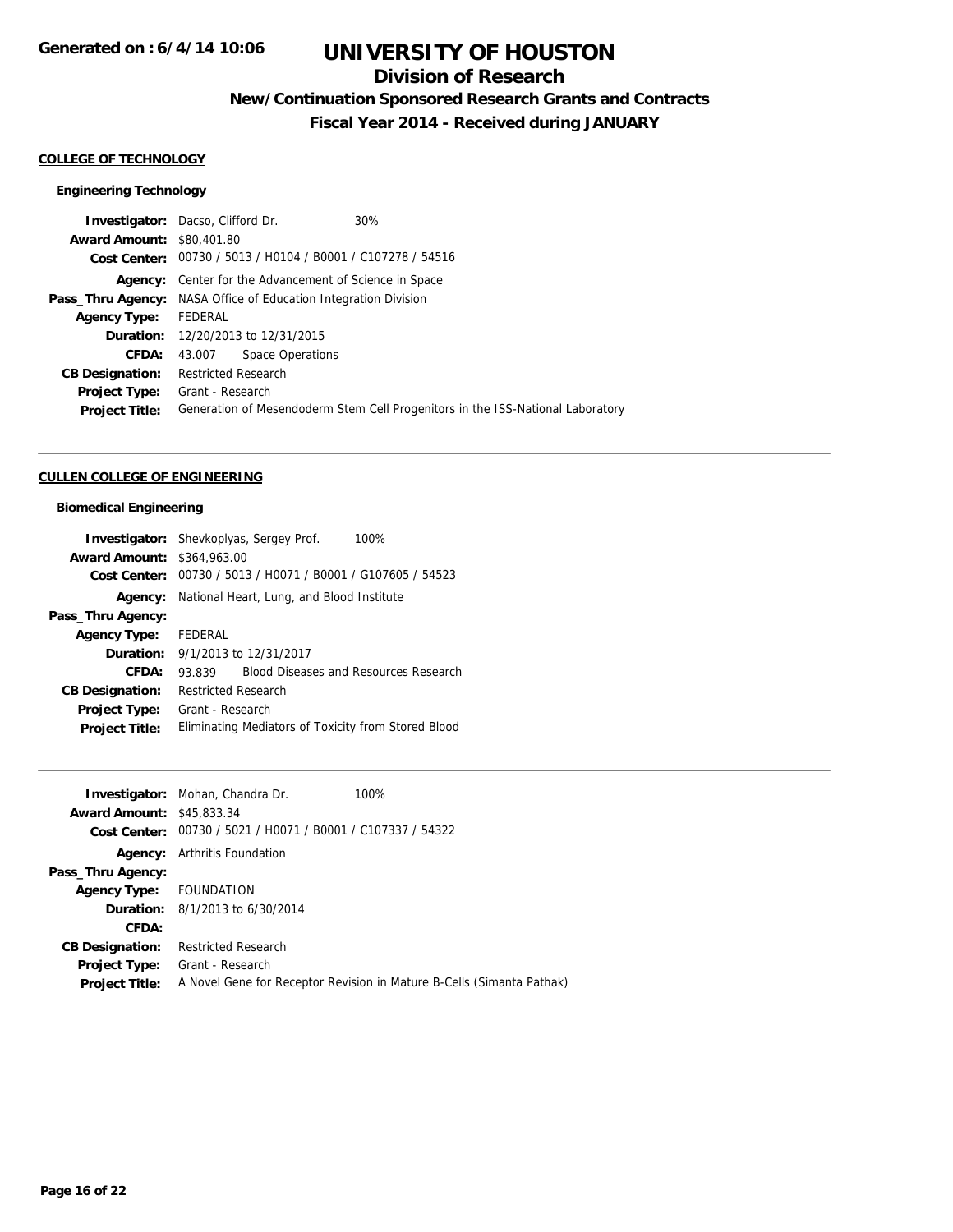## **Division of Research**

**New/Continuation Sponsored Research Grants and Contracts**

**Fiscal Year 2014 - Received during JANUARY**

### **CULLEN COLLEGE OF ENGINEERING**

### **Chemical Engineering**

| <b>Investigator:</b> Stein, Gila Dr. |                            |                                                             | 33%                                                                  |
|--------------------------------------|----------------------------|-------------------------------------------------------------|----------------------------------------------------------------------|
| <b>Award Amount: \$46,473.57</b>     |                            |                                                             |                                                                      |
|                                      |                            | Cost Center: 00730 / 5013 / H0070 / B0001 / G105770 / 52673 |                                                                      |
| Agency:                              |                            | National Science Foundation                                 |                                                                      |
| Pass_Thru Agency:                    |                            |                                                             |                                                                      |
| <b>Agency Type:</b>                  | FEDERAL                    |                                                             |                                                                      |
|                                      |                            | <b>Duration:</b> 4/1/2013 to 3/31/2016                      |                                                                      |
| CFDA:                                | 47.041                     | <b>Engineering Grants</b>                                   |                                                                      |
| <b>CB Designation:</b>               | <b>Restricted Research</b> |                                                             |                                                                      |
| <b>Project Type:</b>                 | Grant - Research           |                                                             |                                                                      |
| <b>Project Title:</b>                |                            |                                                             | REU Site: Innovations in Nanotechnology at the University of Houston |

### **Civil Engineering**

| <b>Award Amount: \$82,865.00</b> | 100%<br><b>Investigator:</b> Rodrigues, Debora Dr.                                     |
|----------------------------------|----------------------------------------------------------------------------------------|
|                                  | Cost Center: 00730 / 5013 / H0068 / B0001 / G104093 / 50203                            |
|                                  | <b>Agency:</b> National Science Foundation                                             |
| Pass_Thru Agency:                |                                                                                        |
| Agency Type: FEDERAL             |                                                                                        |
|                                  | <b>Duration:</b> 1/15/2012 to 12/31/2016                                               |
|                                  | Engineering Grants<br>CFDA: 47.041                                                     |
| <b>CB Designation:</b>           | <b>Restricted Research</b>                                                             |
|                                  | <b>Project Type:</b> Grant - Research                                                  |
| <b>Project Title:</b>            | CAREER: Toxicology of graphene-based nanomaterials: A molecular biotechnology approach |

|                                  | <b>Investigator:</b> Rixey, William G. Dr.<br>100%          |                                                                                                                        |
|----------------------------------|-------------------------------------------------------------|------------------------------------------------------------------------------------------------------------------------|
| <b>Award Amount: \$75,783.00</b> |                                                             |                                                                                                                        |
|                                  | Cost Center: 00730 / 5021 / H0068 / B0001 / G106135 / 52305 |                                                                                                                        |
|                                  | <b>Agency:</b> American Petroleum Institute                 |                                                                                                                        |
| Pass_Thru Agency:                |                                                             |                                                                                                                        |
| <b>Agency Type:</b>              | NON PROFIT                                                  |                                                                                                                        |
|                                  | <b>Duration:</b> $1/1/2013$ to $5/1/2015$                   |                                                                                                                        |
| <b>CFDA:</b>                     |                                                             |                                                                                                                        |
| <b>CB Designation:</b>           | <b>Restricted Research</b>                                  |                                                                                                                        |
| <b>Project Type:</b>             | Grant - Research                                            |                                                                                                                        |
| <b>Project Title:</b>            |                                                             | Pilot-scale Aquifer Investigation of Physical/Chemical and Microbial Impacts for Various Ethanol Fuel Blends - Part II |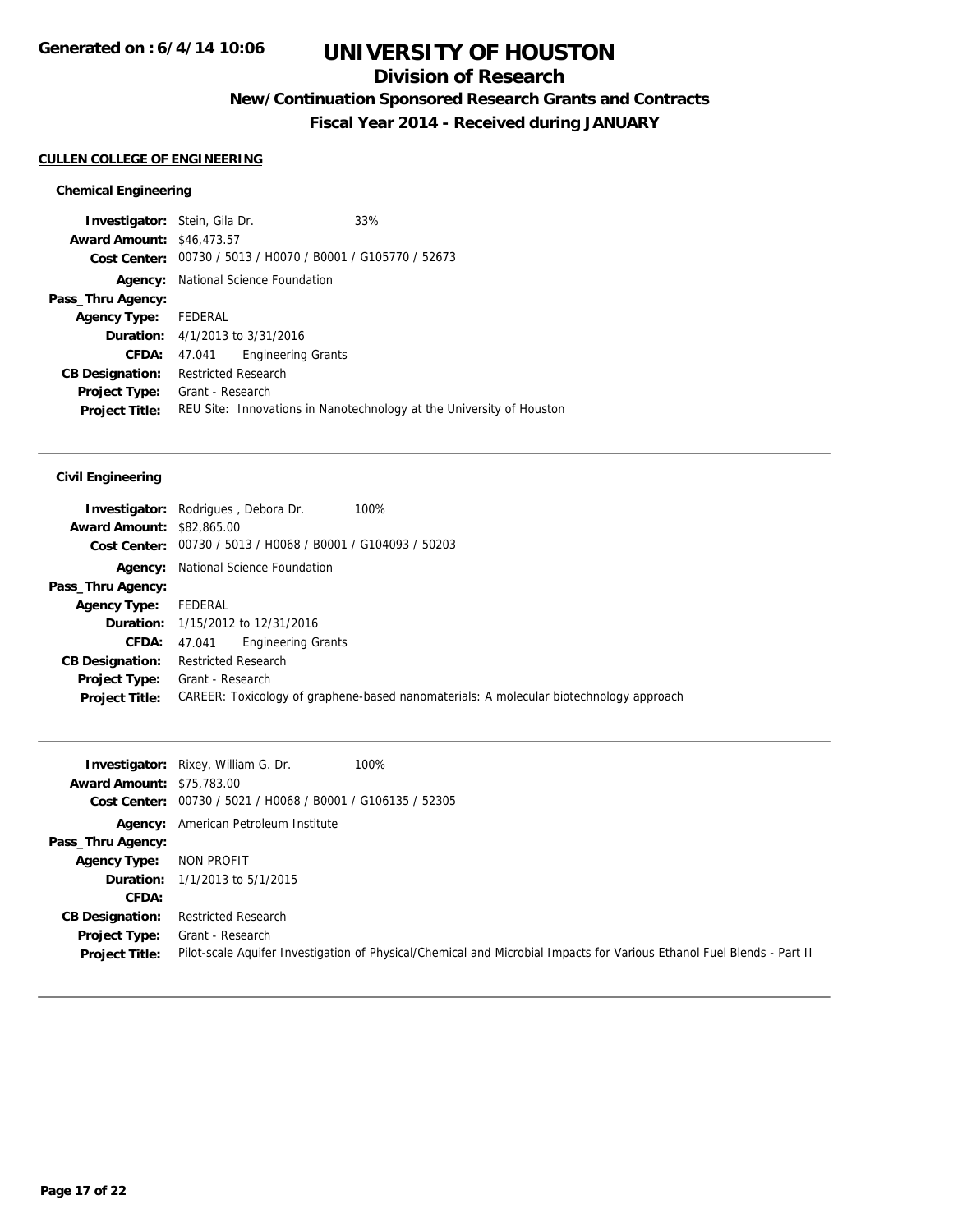## **Division of Research**

**New/Continuation Sponsored Research Grants and Contracts**

**Fiscal Year 2014 - Received during JANUARY**

### **CULLEN COLLEGE OF ENGINEERING**

### **Civil Engineering**

| <b>Investigator:</b> Rifai, Hanadi Dr.                        |                            |                                                             | 100%                                                                   |
|---------------------------------------------------------------|----------------------------|-------------------------------------------------------------|------------------------------------------------------------------------|
| <b>Award Amount: \$20,000.00</b>                              |                            |                                                             |                                                                        |
|                                                               |                            | Cost Center: 00730 / 5014 / H0068 / B0001 / G107211 / 53934 |                                                                        |
|                                                               |                            | <b>Agency:</b> Texas Commission on Environmental Quality    |                                                                        |
| <b>Pass_Thru Agency:</b> U.S. Environmental Protection Agency |                            |                                                             |                                                                        |
| <b>Agency Type:</b>                                           | FEDERAL                    |                                                             |                                                                        |
| <b>Duration:</b> $9/1/2013$ to $8/31/2014$                    |                            |                                                             |                                                                        |
| CFDA:                                                         |                            |                                                             | 66.419 Water Polution Control - State and Interstate Program Support   |
| <b>CB Designation:</b>                                        | <b>Restricted Research</b> |                                                             |                                                                        |
| <b>Project Type:</b>                                          | Grant - Research           |                                                             |                                                                        |
| <b>Project Title:</b>                                         |                            |                                                             | Support for TMDLs for Indicator Bacteria in the Armand Bayou Watershed |
|                                                               |                            |                                                             |                                                                        |

#### **Electrical & Computer Engineering**

| <b>Investigator:</b> Liu, Ce Dr. |                                                             | 100% |
|----------------------------------|-------------------------------------------------------------|------|
| <b>Award Amount: \$50,000.00</b> |                                                             |      |
|                                  | Cost Center: 00730 / 5022 / H0070 / B0001 / C106968 / 53975 |      |
|                                  | <b>Agency:</b> Various Private Profit Agencies              |      |
| Pass_Thru Agency:                |                                                             |      |
| <b>Agency Type:</b>              | PROFIT                                                      |      |
|                                  | <b>Duration:</b> $9/1/2013$ to $8/31/2015$                  |      |
| CFDA:                            |                                                             |      |
| <b>CB Designation:</b>           | <b>Restricted Research</b>                                  |      |
| <b>Project Type:</b>             | Grant - Research                                            |      |
| <b>Project Title:</b>            | Well Logging Consortium                                     |      |
|                                  |                                                             |      |

| <b>Investigator:</b> Long, Stuart A. Dr. |                                            |                           | 33%                                                                  |
|------------------------------------------|--------------------------------------------|---------------------------|----------------------------------------------------------------------|
| <b>Award Amount: \$46,473.57</b>         |                                            |                           |                                                                      |
|                                          |                                            |                           | Cost Center: 00730 / 5013 / H0070 / B0001 / G105770 / 52673          |
|                                          | <b>Agency:</b> National Science Foundation |                           |                                                                      |
| Pass_Thru Agency:                        |                                            |                           |                                                                      |
| Agency Type: FEDERAL                     |                                            |                           |                                                                      |
|                                          | <b>Duration:</b> 4/1/2013 to 3/31/2016     |                           |                                                                      |
| CFDA:                                    | 47.041                                     | <b>Engineering Grants</b> |                                                                      |
| <b>CB Designation:</b>                   | <b>Restricted Research</b>                 |                           |                                                                      |
| <b>Project Type:</b>                     | Grant - Research                           |                           |                                                                      |
| <b>Project Title:</b>                    |                                            |                           | REU Site: Innovations in Nanotechnology at the University of Houston |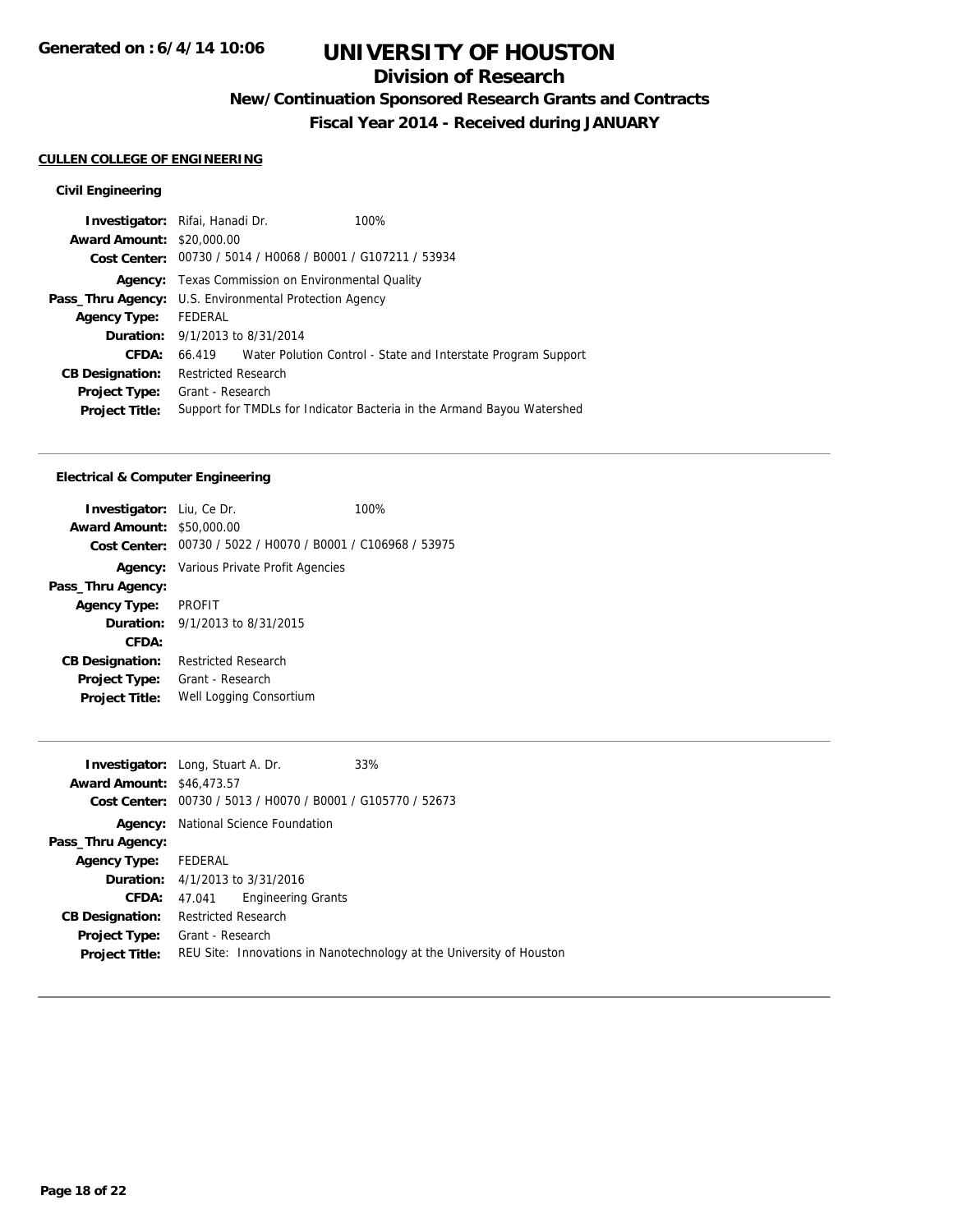### **Division of Research**

**New/Continuation Sponsored Research Grants and Contracts**

**Fiscal Year 2014 - Received during JANUARY**

#### **CULLEN COLLEGE OF ENGINEERING**

#### **Electrical & Computer Engineering**

**Investigator:** Claydon, Frank Dr. 34% **Award Amount:** \$47,881.86 **Cost Center:** 00730 / 5013 / H0070 / B0001 / G105770 / 52673 **Agency:** National Science Foundation **Pass\_Thru Agency: Agency Type:** FEDERAL **Duration:** 4/1/2013 to 3/31/2016 **CFDA:** 47.041 Engineering Grants **CB Designation:** Restricted Research **Project Type:** Grant - Research **Project Title:** REU Site: Innovations in Nanotechnology at the University of Houston

#### **Mechanical Engineering**

|                                 | 30%<br><b>Investigator:</b> Hadjiev, Viktor Dr.                                                                                                                                           |  |  |
|---------------------------------|-------------------------------------------------------------------------------------------------------------------------------------------------------------------------------------------|--|--|
| <b>Award Amount: \$7,203.95</b> |                                                                                                                                                                                           |  |  |
|                                 | Cost Center: 00730 / 5043 / H0452 / B0001 / G105668 / 52082                                                                                                                               |  |  |
|                                 | <b>Agency:</b> Clarkson Aerospace Corporation                                                                                                                                             |  |  |
|                                 | <b>Pass_Thru Agency:</b> U.S. Air Force Research Laboratory                                                                                                                               |  |  |
| <b>Agency Type:</b>             | FEDERAL                                                                                                                                                                                   |  |  |
|                                 | <b>Duration:</b> 10/1/2012 to 2/28/2014                                                                                                                                                   |  |  |
| <b>CFDA:</b>                    | Air Force Defense Research Sciences Program<br>12.800                                                                                                                                     |  |  |
| <b>CB Designation:</b>          | <b>Restricted Research</b>                                                                                                                                                                |  |  |
| <b>Project Type:</b>            | Contract - Research                                                                                                                                                                       |  |  |
| <b>Project Title:</b>           | MATERIALS AND MANUFACTURING RESEARCH IN SUPPORT OF AIR FORCE SYSTEMS AND APPLICATIONS:<br>Simulation-Enhanced Raman Microscopy Characterization of Ultra High-Temperature Ceramics (UHTC) |  |  |

#### **DIVISION OF RESEARCH**

#### **Center for Advanced Computing and Data Systems**

| <b>Award Amount: \$120,250.00</b> | <b>Investigator:</b> Pinsky, Lawrence S. Dr.                | 25%                                                                               |
|-----------------------------------|-------------------------------------------------------------|-----------------------------------------------------------------------------------|
|                                   | Cost Center: 00730 / 5013 / H0112 / B0001 / G107154 / 54314 |                                                                                   |
| Agency:                           | U.S. Department of Energy                                   |                                                                                   |
| Pass_Thru Agency:                 |                                                             |                                                                                   |
| <b>Agency Type:</b>               | FEDERAL                                                     |                                                                                   |
|                                   | <b>Duration:</b> 11/15/2013 to 11/14/2014                   |                                                                                   |
| CFDA:                             | 81.049                                                      | Office of Energy Research Financial Assistance Program                            |
| <b>CB Designation:</b>            | <b>Restricted Research</b>                                  |                                                                                   |
| <b>Project Type:</b>              | Grant - Research                                            |                                                                                   |
| <b>Project Title:</b>             |                                                             | Selected Problems in Relativistic Heavy Ion Physics in ALICE at the LHC - Renewal |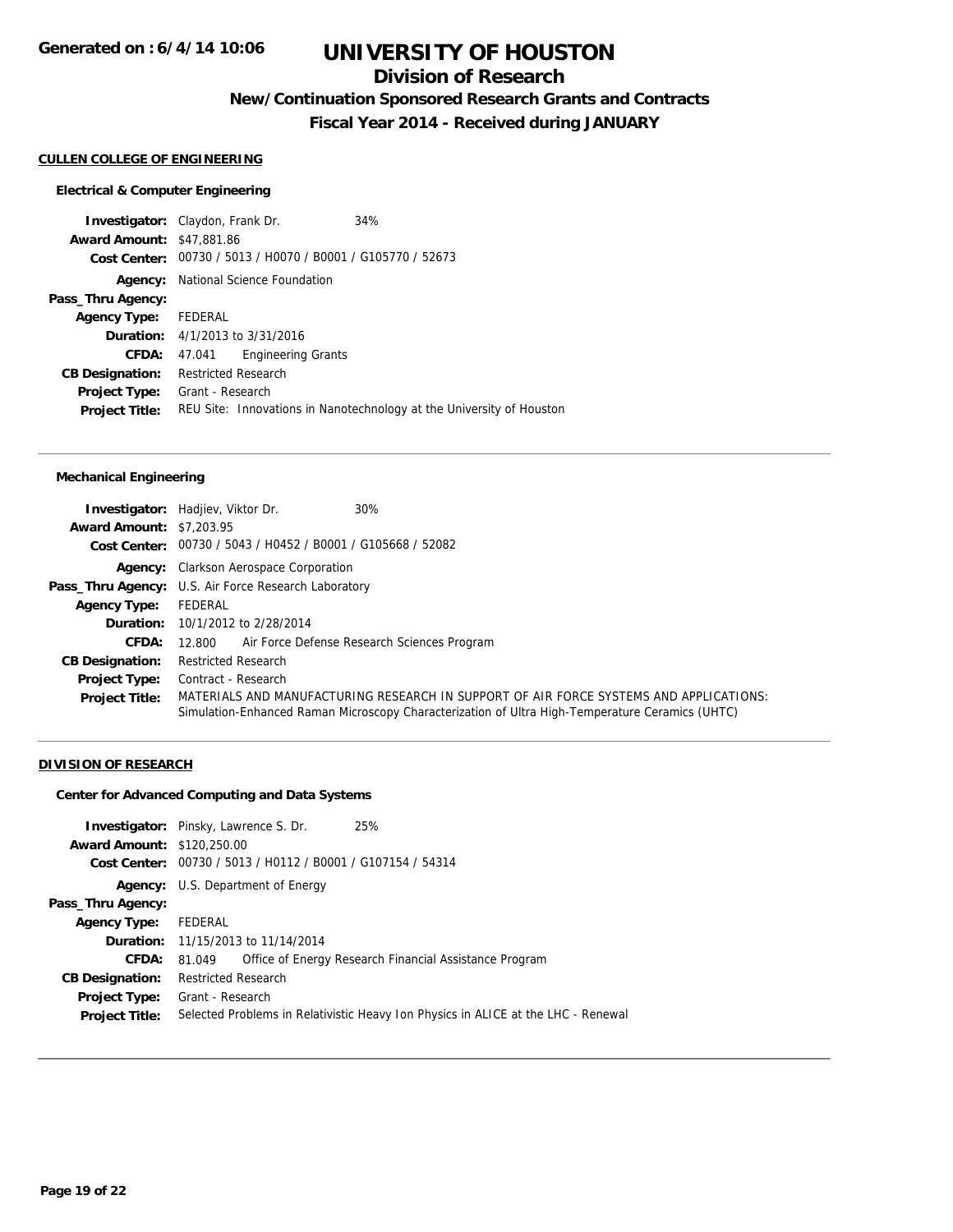## **Division of Research**

**New/Continuation Sponsored Research Grants and Contracts**

**Fiscal Year 2014 - Received during JANUARY**

### **DIVISION OF RESEARCH**

### **Houston Coastal Center**

|                                  | <b>Investigator:</b> Pennings, Steve Dr.                    | 37.5% |  |
|----------------------------------|-------------------------------------------------------------|-------|--|
| <b>Award Amount: \$21,606.38</b> |                                                             |       |  |
|                                  | Cost Center: 00730 / 5013 / H0104 / B0001 / G105100 / 52419 |       |  |
|                                  | <b>Agency:</b> University of Georgia                        |       |  |
| Pass_Thru Agency:                | <b>National Science Foundation</b>                          |       |  |
| <b>Agency Type:</b>              | FEDERAL                                                     |       |  |
|                                  | <b>Duration:</b> 12/1/2012 to 10/30/2014                    |       |  |
| CFDA:                            | Geosciences                                                 |       |  |
| <b>CB Designation:</b>           | Restricted Research                                         |       |  |
| <b>Project Type:</b>             | Grant - Research                                            |       |  |
| <b>Project Title:</b>            | LTER: Georgia Coastal Ecosystems-III                        |       |  |
|                                  |                                                             |       |  |

### **TcSUH**

| <b>Award Amount: \$16,809.21</b> | 70%<br><b>Investigator:</b> Hadjiev, Viktor Dr.<br>Cost Center: 00730 / 5043 / H0452 / B0001 / G105668 / 52082                                                                            |
|----------------------------------|-------------------------------------------------------------------------------------------------------------------------------------------------------------------------------------------|
|                                  | <b>Agency:</b> Clarkson Aerospace Corporation                                                                                                                                             |
|                                  | <b>Pass_Thru Agency:</b> U.S. Air Force Research Laboratory                                                                                                                               |
| <b>Agency Type:</b>              | FEDERAL                                                                                                                                                                                   |
|                                  | <b>Duration:</b> 10/1/2012 to 2/28/2014                                                                                                                                                   |
| <b>CFDA:</b>                     | Air Force Defense Research Sciences Program<br>12.800                                                                                                                                     |
| <b>CB Designation:</b>           | <b>Restricted Research</b>                                                                                                                                                                |
| <b>Project Type:</b>             | Contract - Research                                                                                                                                                                       |
| <b>Project Title:</b>            | MATERIALS AND MANUFACTURING RESEARCH IN SUPPORT OF AIR FORCE SYSTEMS AND APPLICATIONS:<br>Simulation-Enhanced Raman Microscopy Characterization of Ultra High-Temperature Ceramics (UHTC) |

|                        | <b>Investigator:</b> Ren, Zhifeng Dr.                       | 50% |
|------------------------|-------------------------------------------------------------|-----|
| <b>Award Amount:</b>   | \$25,000.00                                                 |     |
|                        | Cost Center: 00730 / 5022 / H0452 / B0001 / C107555 / 54501 |     |
| Agency:                | BASF - The Chemical Company                                 |     |
| Pass_Thru Agency:      |                                                             |     |
| <b>Agency Type:</b>    | <b>PROFIT</b>                                               |     |
| <b>Duration:</b>       | 10/15/2013 to 12/15/2013                                    |     |
| CFDA:                  |                                                             |     |
| <b>CB Designation:</b> | <b>Restricted Research</b>                                  |     |
| <b>Project Type:</b>   | Special Research Agreement - Research                       |     |
| <b>Project Title:</b>  | n- and p-type skutterudites and half-Heuslers               |     |
|                        |                                                             |     |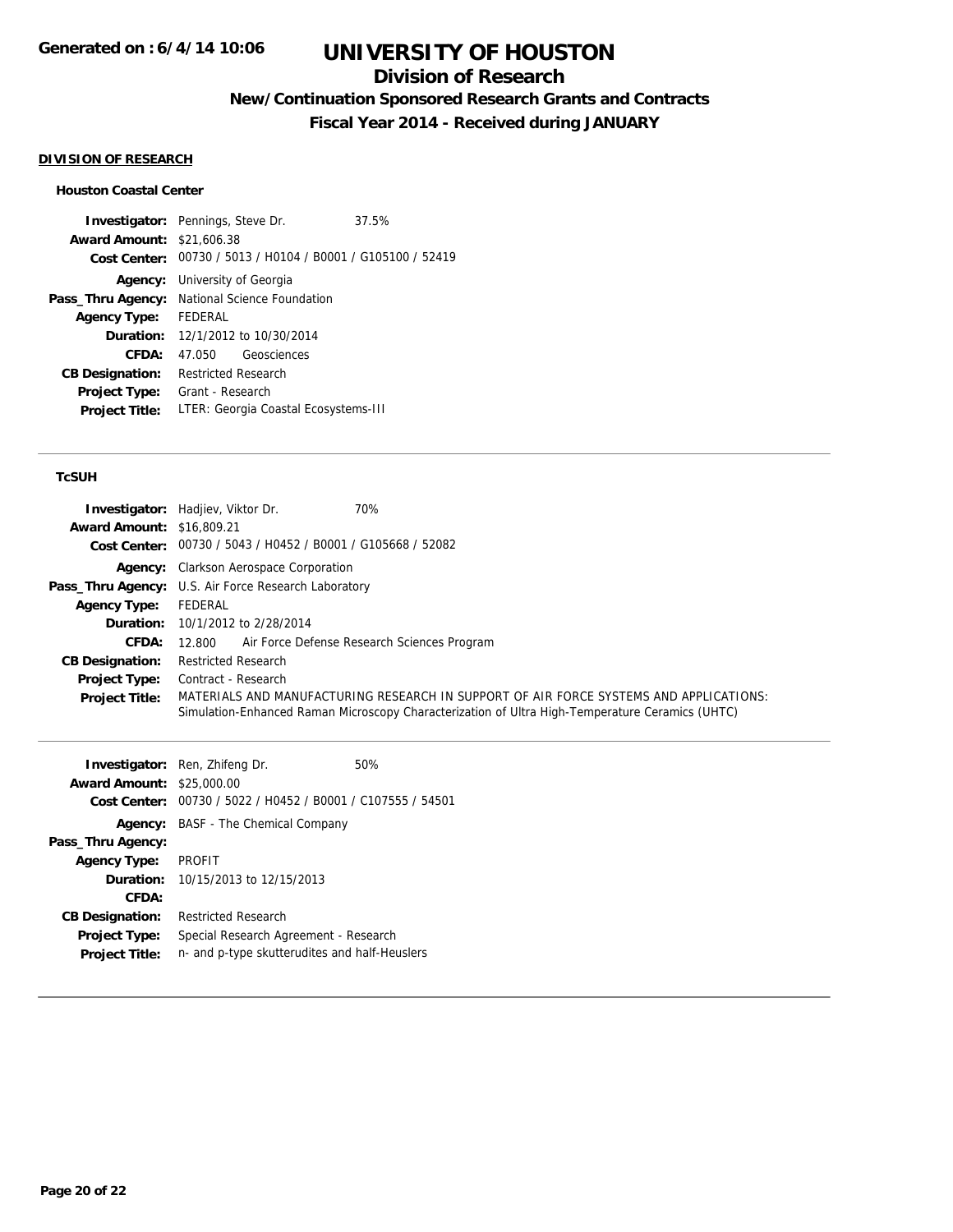## **Division of Research**

## **New/Continuation Sponsored Research Grants and Contracts**

**Fiscal Year 2014 - Received during JANUARY**

#### **DIVISION OF RESEARCH**

#### **TcSUH**

| <b>Investigator:</b> Meen, James Dr.    |                                               |                                                             | 70%                                                                           |
|-----------------------------------------|-----------------------------------------------|-------------------------------------------------------------|-------------------------------------------------------------------------------|
| <b>Award Amount: \$25,214.00</b>        |                                               |                                                             |                                                                               |
|                                         |                                               | Cost Center: 00730 / 5043 / H0452 / B0001 / G106026 / 52087 |                                                                               |
|                                         | <b>Agency:</b> Clarkson Aerospace Corporation |                                                             |                                                                               |
| <b>Pass_Thru Agency: U.S. Air Force</b> |                                               |                                                             |                                                                               |
| <b>Agency Type:</b>                     | FEDERAL                                       |                                                             |                                                                               |
|                                         |                                               | <b>Duration:</b> 10/1/2012 to 2/28/2014                     |                                                                               |
| CFDA:                                   |                                               |                                                             | 12.800 Air Force Defense Research Sciences Program                            |
| <b>CB Designation:</b>                  | <b>Restricted Research</b>                    |                                                             |                                                                               |
| <b>Project Type:</b>                    | Contract - Research                           |                                                             |                                                                               |
| <b>Project Title:</b>                   |                                               |                                                             | Minority Leaders Program, Materials and Manufacturing Nanotechnology Research |

#### **TIMES**

|                                  | <b>Investigator:</b> Carlson, Coleen Dr.<br>40%                                                                                                                                    |
|----------------------------------|------------------------------------------------------------------------------------------------------------------------------------------------------------------------------------|
| <b>Award Amount: \$55,755.20</b> |                                                                                                                                                                                    |
|                                  | Cost Center: 00730 / 5013 / H0112 / B0001 / G106063 / 52143                                                                                                                        |
|                                  | <b>Agency:</b> NASA - National Aeronautics and Space Administration - Headquarters (Wash., D.C.)                                                                                   |
| Pass_Thru Agency:                |                                                                                                                                                                                    |
| <b>Agency Type:</b>              | FEDERAL                                                                                                                                                                            |
|                                  | <b>Duration:</b> 11/20/2012 to 11/13/2014                                                                                                                                          |
| <b>CFDA:</b>                     | Aerospace Education Services Program<br>43.001                                                                                                                                     |
| <b>CB Designation:</b>           | <b>Restricted Research</b>                                                                                                                                                         |
| <b>Project Type:</b>             | Grant - Research                                                                                                                                                                   |
| <b>Project Title:</b>            | The Mars Rover Model Celebration: Enhancing Formal and Informal STEM Education in Grades 3-8 and Improving<br>Teacher Training Using the Excitement of NASA's Latest Mars Missions |

### **GRADUATE COLLEGE OF SOCIAL WORK**

### **Community Projects - Social Work**

| <b>Award Amount: \$1,269.75</b> | <b>Investigator:</b> Steinberg, Catherine Dr.<br>25%                                |
|---------------------------------|-------------------------------------------------------------------------------------|
|                                 | Cost Center: 00730 / 5015 / H0087 / B0001 / G106839 / 52975                         |
|                                 | <b>Agency:</b> University of Texas Medical School at Houston                        |
|                                 | <b>Pass_Thru Agency:</b> Health Resources and Services Administration               |
| <b>Agency Type:</b>             | FEDERAL                                                                             |
|                                 | <b>Duration:</b> 7/1/2012 to 6/30/2014                                              |
| <b>CFDA:</b>                    | 93.110 Maternal and Child Health Federal Consolidated Programs                      |
| <b>CB Designation:</b>          | <b>Restricted Research</b>                                                          |
| <b>Project Type:</b>            | Grant - Research                                                                    |
| <b>Project Title:</b>           | LoneStar Leadership Education in Neurodevelopmental and Related Disabilities (LEND) |